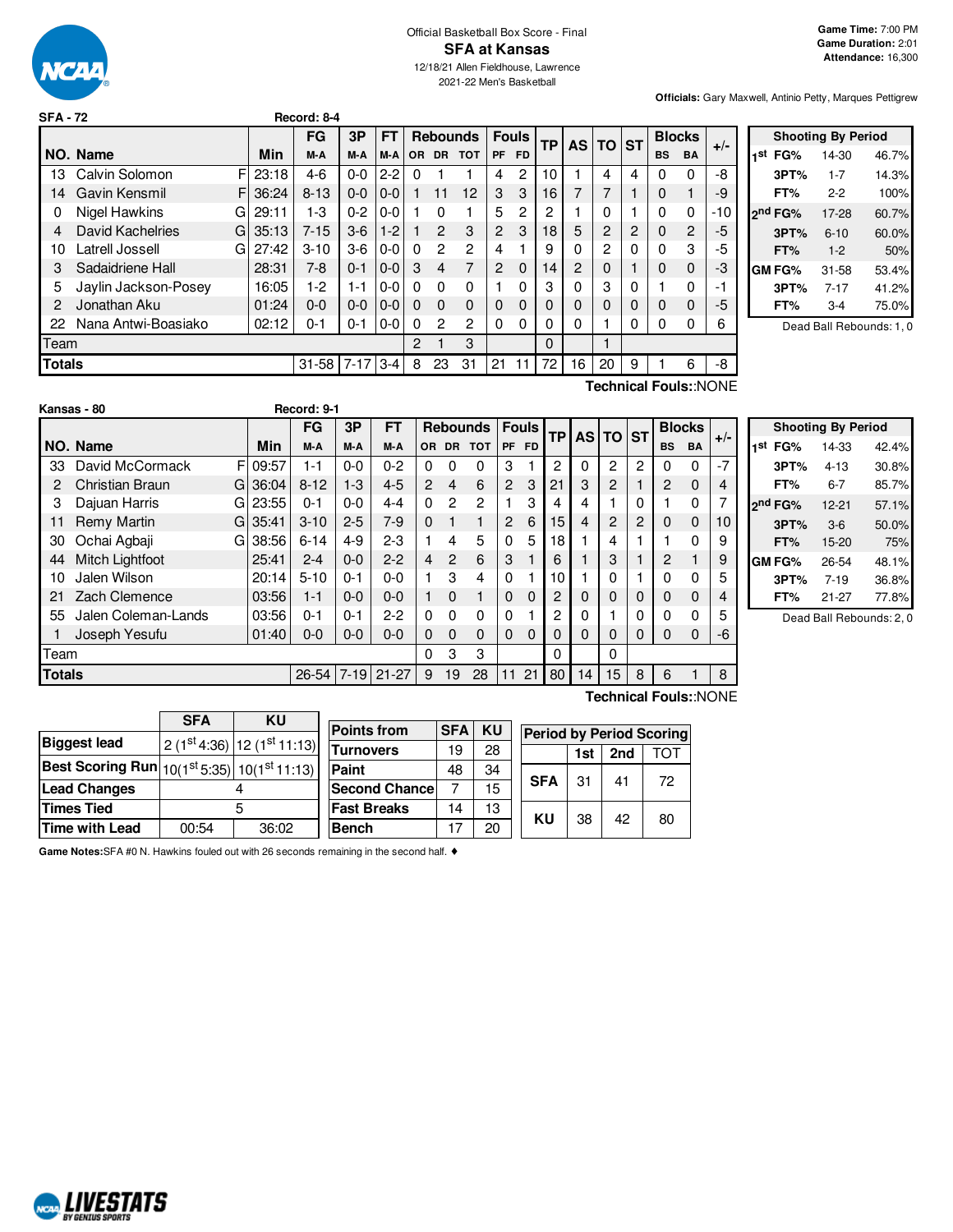

2021-22 Men's Basketball

**Officials:** Gary Maxwell, Antinio Petty, Marques Pettigrew

# **Period 1**

| <b>Quarter Starters:</b> |                                                                                       |                |              |              |                                              |                                                         |
|--------------------------|---------------------------------------------------------------------------------------|----------------|--------------|--------------|----------------------------------------------|---------------------------------------------------------|
| ΚU                       | 2 Braun C                                                                             | 3 Harris D     | 11 Martin R  |              | 30 Agbaji O                                  | 33 McCormack D                                          |
| <b>SFA</b>               | 0 Hawkins N                                                                           | 4 Kachelries D | 10 Jossell L |              | 13 Solomon C                                 | 14 Kensmil G                                            |
| <b>Game Time</b>         | KU                                                                                    |                | <b>Score</b> | <b>Diff</b>  |                                              | <b>SFA</b>                                              |
| 20:00                    | 30 AGBAJI O jumpball won                                                              |                |              |              | 13 SOLOMON C jumpball lost                   |                                                         |
| 19:48                    | 11 MARTIN R foul drawn (1)                                                            |                |              |              | 4 KACHELRIES D foul personal (1 - 1)         |                                                         |
| 19:37                    | 30 AGBAJI O 3pt FG, jump shot made (3)                                                |                | $3-0$        | 3            |                                              |                                                         |
| 19:37                    | 3 HARRIS D assist (1)                                                                 |                |              |              |                                              |                                                         |
| 19:23                    | 33 MCCORMACK D foul personal (1 - 1)                                                  |                |              |              | 0 HAWKINS N foul drawn (1)                   |                                                         |
| 19:08                    |                                                                                       |                |              |              |                                              | 13 SOLOMON C 2pt FG in the paint, jump shot missed      |
| 19:05                    | 30 AGBAJI O defensive rebound (1)                                                     |                |              |              |                                              |                                                         |
| 18:45                    | 2 BRAUN C 3pt FG, jump shot missed                                                    |                |              |              |                                              |                                                         |
| 18:42                    |                                                                                       |                |              |              | 14 KENSMIL G defensive rebound (1)           |                                                         |
| 18:26                    |                                                                                       |                | $3 - 2$      | $\mathbf{1}$ |                                              | 14 KENSMIL G 2pt FG in the paint, layup made (2)        |
| 18:17                    | 2 BRAUN C 2pt FG in the paint, layup made (2)                                         |                | $5 - 2$      | 3            |                                              |                                                         |
| 18:17                    | 11 MARTIN R assist (1)                                                                |                |              |              |                                              |                                                         |
| 18:09                    |                                                                                       |                |              |              | 4 KACHELRIES D 3pt FG, jump shot missed      |                                                         |
| 18:05                    | 30 AGBAJI O defensive rebound (2)                                                     |                |              |              |                                              |                                                         |
| 18:00                    | 11 MARTIN R 3pt FG, jump shot missed                                                  |                |              |              |                                              |                                                         |
| 17:58                    |                                                                                       |                |              |              | 4 KACHELRIES D defensive rebound (1)         |                                                         |
| 17:58                    | 33 MCCORMACK D foul personal (2 - 2)                                                  |                |              |              | 4 KACHELRIES D foul drawn (1)                |                                                         |
| 17:58                    | 33 MCCORMACK D substitution out                                                       |                |              |              |                                              |                                                         |
| 17:58                    | 44 LIGHTFOOT M substitution in                                                        |                |              |              |                                              |                                                         |
| 17:58                    |                                                                                       |                |              |              | 13 SOLOMON C substitution out                |                                                         |
| 17:58                    |                                                                                       |                |              |              | 3 HALL S substitution in                     |                                                         |
| 17:45                    | 3 HARRIS D foul drawn (1)                                                             |                |              |              | 14 KENSMIL G foul offensive (1 - 2)          |                                                         |
| 17:45                    |                                                                                       |                |              |              | 14 KENSMIL G turnover offensive (1)          |                                                         |
| 17:25                    | 44 LIGHTFOOT M 2pt FG from turnover in the paint, hook shot<br>missed                 |                |              |              |                                              |                                                         |
| 17:22                    | 44 LIGHTFOOT M offensive rebound (1)                                                  |                |              |              |                                              |                                                         |
| 17:21                    | 44 LIGHTFOOT M 2pt FG from turnover second chance in the<br>paint, hook shot made (2) |                | $7 - 2$      | 5            |                                              |                                                         |
| 17:05                    |                                                                                       |                | $7-4$        | 3            | 3 HALL S 2pt FG in the paint, layup made (2) |                                                         |
| 17:05                    |                                                                                       |                |              |              | 14 KENSMIL G assist (1)                      |                                                         |
| 16:59                    | 30 AGBAJI O foul drawn (1)                                                            |                |              |              | 0 HAWKINS N foul personal (1 - 3)            |                                                         |
| 16:53                    | 44 LIGHTFOOT M turnover bad pass (1)                                                  |                |              |              | 4 KACHELRIES D steal (1)                     |                                                         |
| 16:48                    |                                                                                       |                |              |              | blocked                                      | 4 KACHELRIES D 2pt FG from turnover in the paint, layup |
| 16:48                    | 44 LIGHTFOOT M block (1)                                                              |                |              |              |                                              |                                                         |
| 16:44                    | 11 MARTIN R defensive rebound (1)                                                     |                |              |              |                                              |                                                         |
| 16:43                    | 44 LIGHTFOOT M turnover lost ball (2)                                                 |                |              |              |                                              |                                                         |
| 16:43                    | 11 MARTIN R substitution out                                                          |                |              |              |                                              |                                                         |
| 16:43                    | 10 WILSON J substitution in                                                           |                |              |              |                                              |                                                         |
| 16:26                    |                                                                                       |                |              |              |                                              | 10 JOSSELL L 3pt FG from turnover, jump shot missed     |
| 16:24                    | 10 WILSON J defensive rebound (1)                                                     |                |              |              |                                              |                                                         |
| 16:08                    | 2 BRAUN C 2pt FG in the paint, driving layup made (4)                                 |                | $9-4$        | 5            |                                              |                                                         |
| 15:57                    |                                                                                       |                |              |              | 0 HAWKINS N 3pt FG, jump shot missed         |                                                         |
| 15:54                    |                                                                                       |                |              |              | 14 KENSMIL G offensive rebound (2)           |                                                         |

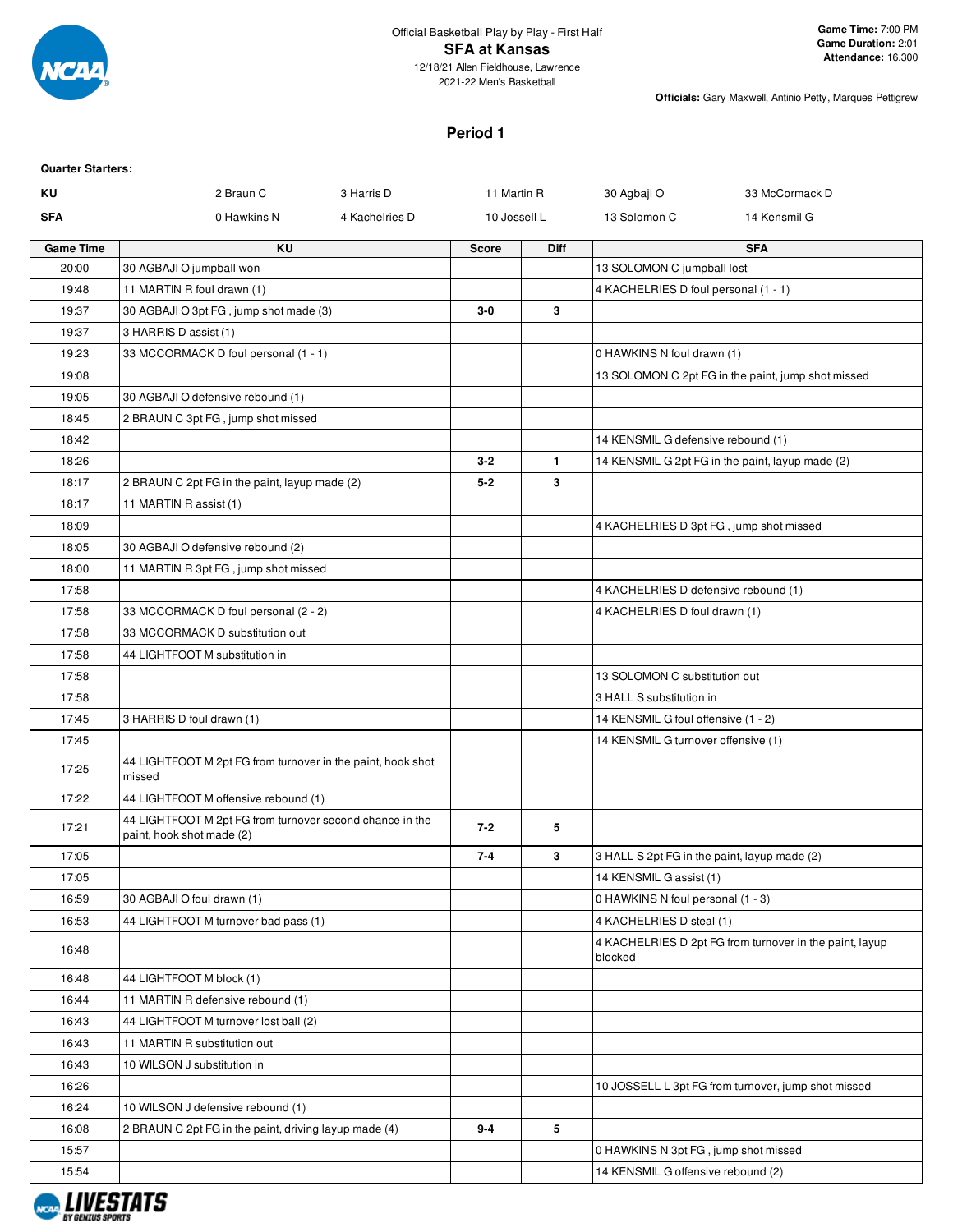

# Official Basketball Play by Play - First Half **SFA at Kansas**

12/18/21 Allen Fieldhouse, Lawrence 2021-22 Men's Basketball

| <b>Game Time</b> | KU                                                                                  | <b>Score</b>  | <b>Diff</b>  | <b>SFA</b>                                                      |
|------------------|-------------------------------------------------------------------------------------|---------------|--------------|-----------------------------------------------------------------|
| 15:52            |                                                                                     |               |              | 14 KENSMIL G 2pt FG second chance in the paint, layup<br>missed |
| 15:50            | defensive rebound (6)                                                               |               |              |                                                                 |
| 15:50            |                                                                                     | Timeout media |              |                                                                 |
| 15:22            | 10 WILSON J 2pt FG in the paint, turnaround jump shot missed                        |               |              |                                                                 |
| 15:16            |                                                                                     |               |              | 10 JOSSELL L defensive rebound (1)                              |
| 14:48            |                                                                                     |               |              | 10 JOSSELL L 2pt FG in the paint, layup blocked                 |
| 14:48            | 30 AGBAJI O block (1)                                                               |               |              |                                                                 |
| 14:47            |                                                                                     |               |              | 0 HAWKINS N offensive rebound (1)                               |
| 14:47            |                                                                                     |               |              | turnover shot clock (2)                                         |
| 14:47            |                                                                                     |               |              | 10 JOSSELL L substitution out                                   |
| 14:47            |                                                                                     |               |              | 5 JACKSON-POSEY J substitution in                               |
| 14:28            | 2 BRAUN C 3pt FG from turnover, jump shot missed                                    |               |              |                                                                 |
| 14:24            |                                                                                     |               |              | 14 KENSMIL G defensive rebound (3)                              |
| 14:04            |                                                                                     | $9 - 7$       | $\mathbf{2}$ | 4 KACHELRIES D 3pt FG, jump shot made (3)                       |
| 14:04            |                                                                                     |               |              | 14 KENSMIL G assist (2)                                         |
| 13:53            | 10 WILSON J 3pt FG, jump shot missed                                                |               |              |                                                                 |
| 13:50            |                                                                                     |               |              | 14 KENSMIL G defensive rebound (4)                              |
| 13:35            |                                                                                     |               |              | 14 KENSMIL G 2pt FG in the paint, layup missed                  |
| 13:32            | 2 BRAUN C defensive rebound (1)                                                     |               |              |                                                                 |
| 13:29            | 30 AGBAJI O 3pt FG fast break, jump shot made (6)                                   | $12 - 7$      | 5            |                                                                 |
| 13:29            | 2 BRAUN C assist (1)                                                                |               |              |                                                                 |
| 13:00            | 44 LIGHTFOOT M steal (1)                                                            |               |              | 5 JACKSON-POSEY J turnover lost ball (1)                        |
| 13:00            | 2 BRAUN C substitution out                                                          |               |              |                                                                 |
| 13:00            | 3 HARRIS D substitution out                                                         |               |              |                                                                 |
| 13:00            | 44 LIGHTFOOT M substitution out                                                     |               |              |                                                                 |
| 13:00            | 11 MARTIN R substitution in                                                         |               |              |                                                                 |
| 13:00            | 21 CLEMENCE Z substitution in                                                       |               |              |                                                                 |
| 13:00            | 55 COLEMAN-LANDS J substitution in                                                  |               |              |                                                                 |
| 13:00            |                                                                                     |               |              | 3 HALL S substitution out                                       |
| 13:00            |                                                                                     |               |              | 14 KENSMIL G substitution out                                   |
| 13:00            |                                                                                     |               |              | 2 AKU J substitution in                                         |
| 13:00            |                                                                                     |               |              | 13 SOLOMON C substitution in                                    |
| 12:51            | 30 AGBAJI O 3pt FG from turnover, jump shot made (9)                                | $15 - 7$      | 8            |                                                                 |
| 12:46            |                                                                                     |               |              | Timeout 30 Sec                                                  |
| 12:19            |                                                                                     |               |              | 5 JACKSON-POSEY J turnover bad pass (2)                         |
| 11:59            | 10 WILSON J 2pt FG from turnover in the paint, driving layup<br>made $(2)$          | $17 - 7$      | 10           |                                                                 |
| 11:59            | 30 AGBAJI O assist (1)                                                              |               |              |                                                                 |
| 11:36            |                                                                                     |               |              | 13 SOLOMON C turnover travel (1)                                |
| 11:36            |                                                                                     | Timeout media |              |                                                                 |
| 11:36            |                                                                                     |               |              | 0 HAWKINS N substitution out                                    |
| 11:36            |                                                                                     |               |              | 2 AKU J substitution out                                        |
| 11:36            |                                                                                     |               |              | 3 HALL S substitution in                                        |
| 11:36            |                                                                                     |               |              | 14 KENSMIL G substitution in                                    |
| 11:15            | 11 MARTIN R 3pt FG from turnover, jump shot missed                                  |               |              |                                                                 |
| 11:13            | 30 AGBAJI O offensive rebound (3)                                                   |               |              |                                                                 |
| 11:13            | 30 AGBAJI O 2pt FG from turnover second chance in the paint,<br>jump shot made (11) | $19-7$        | 12           |                                                                 |
| 11:13            | 30 AGBAJI O foul drawn (2)                                                          |               |              | 14 KENSMIL G foul shooting (2 - 4)                              |

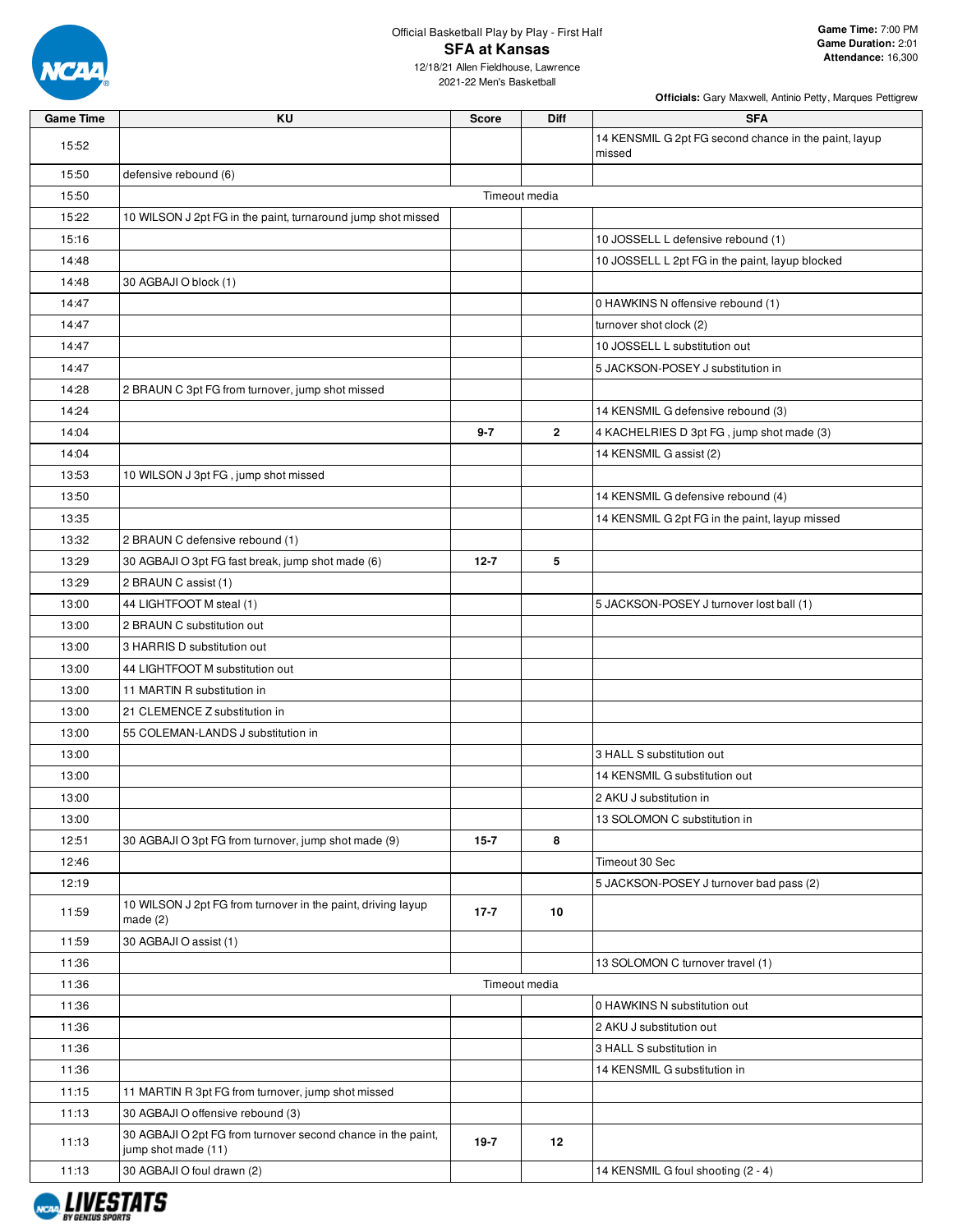

12/18/21 Allen Fieldhouse, Lawrence 2021-22 Men's Basketball

| <b>Game Time</b> | KU                                                                   | <b>Score</b>  | Diff           | <b>SFA</b>                                                                   |
|------------------|----------------------------------------------------------------------|---------------|----------------|------------------------------------------------------------------------------|
| 11:12            | 30 AGBAJI O free throw 1 - 1 missed                                  |               |                |                                                                              |
| 11:11            |                                                                      |               |                | 14 KENSMIL G defensive rebound (5)                                           |
| 10:52            |                                                                      |               |                | 14 KENSMIL G 2pt FG in the paint, layup missed                               |
| 10:49            | 10 WILSON J defensive rebound (2)                                    |               |                |                                                                              |
| 10:37            | 55 COLEMAN-LANDS J turnover bad pass (1)                             |               |                | 13 SOLOMON C steal (1)                                                       |
| 10:33            |                                                                      | 19-9          | 10             | 13 SOLOMON C 2pt FG fast break from turnover in the paint,<br>dunk, made (2) |
| 10:15            | 10 WILSON J 2pt FG outside the paint, jump shot missed               |               |                |                                                                              |
| 10:12            |                                                                      |               |                | 4 KACHELRIES D defensive rebound (2)                                         |
| 09:53            |                                                                      | 19-11         | 8              | 14 KENSMIL G 2pt FG in the paint, layup made (4)                             |
| 09:37            | 55 COLEMAN-LANDS J 3pt FG, jump shot missed                          |               |                |                                                                              |
| 09:33            | 21 CLEMENCE Z offensive rebound (1)                                  |               |                |                                                                              |
| 09:32            | 21 CLEMENCE Z 2pt FG second chance in the paint, layup<br>made $(2)$ | $21 - 11$     | 10             |                                                                              |
| 09:26            |                                                                      | $21 - 13$     | 8              | 3 HALL S 2pt FG fast break in the paint, layup made (4)                      |
| 09:26            |                                                                      |               |                | 4 KACHELRIES D assist (1)                                                    |
| 09:04            | 55 COLEMAN-LANDS J foul drawn (1)                                    |               |                | 3 HALL S foul shooting (1 - 5)                                               |
| 09:04            | 55 COLEMAN-LANDS J free throw 1 - 2 made (1)                         | $22 - 13$     | 9              |                                                                              |
| 09:04            | 10 WILSON J substitution out                                         |               |                |                                                                              |
| 09:04            | 21 CLEMENCE Z substitution out                                       |               |                |                                                                              |
| 09:04            | 30 AGBAJI O substitution out                                         |               |                |                                                                              |
| 09:04            | 2 BRAUN C substitution in                                            |               |                |                                                                              |
| 09:04            | 3 HARRIS D substitution in                                           |               |                |                                                                              |
| 09:04            | 44 LIGHTFOOT M substitution in                                       |               |                |                                                                              |
| 09:04            |                                                                      |               |                | 4 KACHELRIES D substitution out                                              |
| 09:04            |                                                                      |               |                | 0 HAWKINS N substitution in                                                  |
| 09:04            | 55 COLEMAN-LANDS J free throw 2 - 2 made (2)                         | 23-13         | 10             |                                                                              |
| 09:04            | 55 COLEMAN-LANDS J substitution out                                  |               |                |                                                                              |
| 09:04            | 1 YESUFU J substitution in                                           |               |                |                                                                              |
| 08:44            |                                                                      | $23 - 15$     | 8              | 3 HALL S 2pt FG in the paint, layup made (6)                                 |
| 08:44            |                                                                      |               |                | 14 KENSMIL G assist (3)                                                      |
| 08:36            | 2 BRAUN C 2pt FG outside the paint, jump shot missed                 |               |                |                                                                              |
| 08:33            |                                                                      |               |                | 14 KENSMIL G defensive rebound (6)                                           |
| 08:17            |                                                                      |               |                | 3 HALL S 3pt FG, jump shot missed                                            |
| 08:15            | defensive rebound (11)                                               |               |                |                                                                              |
| 08:04            | 3 HARRIS D turnover bad pass (1)                                     |               |                | 13 SOLOMON C steal (2)                                                       |
| 08:00            | 2 BRAUN C foul shooting (1 - 3)                                      |               |                | 13 SOLOMON C foul drawn (1)                                                  |
| 08:00            |                                                                      | Timeout media |                |                                                                              |
| 08:00            | 11 MARTIN R substitution out                                         |               |                |                                                                              |
| 08:00            | 30 AGBAJI O substitution in                                          |               |                |                                                                              |
| 08:00            |                                                                      |               |                | 14 KENSMIL G substitution out                                                |
| 08:00            |                                                                      |               |                | 22 ANTWI-BOASIAKO N substitution in                                          |
| 08:00            |                                                                      | 23-16         | $\overline{7}$ | 13 SOLOMON C free throw fast break 1 - 2 made (3)                            |
| 08:00            |                                                                      | $23 - 17$     | 6              | 13 SOLOMON C free throw fast break 2 - 2 made (4)                            |
| 08:00            |                                                                      |               |                | 5 JACKSON-POSEY J substitution out                                           |
| 08:00            |                                                                      |               |                | 4 KACHELRIES D substitution in                                               |
| 07:37            | 30 AGBAJI O turnover bad pass (1)                                    |               |                | 13 SOLOMON C steal (3)                                                       |
|                  |                                                                      |               |                | 13 SOLOMON C 2pt FG from turnover in the paint, layup made                   |
| 07:25            |                                                                      | 23-19         | 4              | (6)                                                                          |
| 07:24            | Timeout 30 Sec                                                       |               |                |                                                                              |

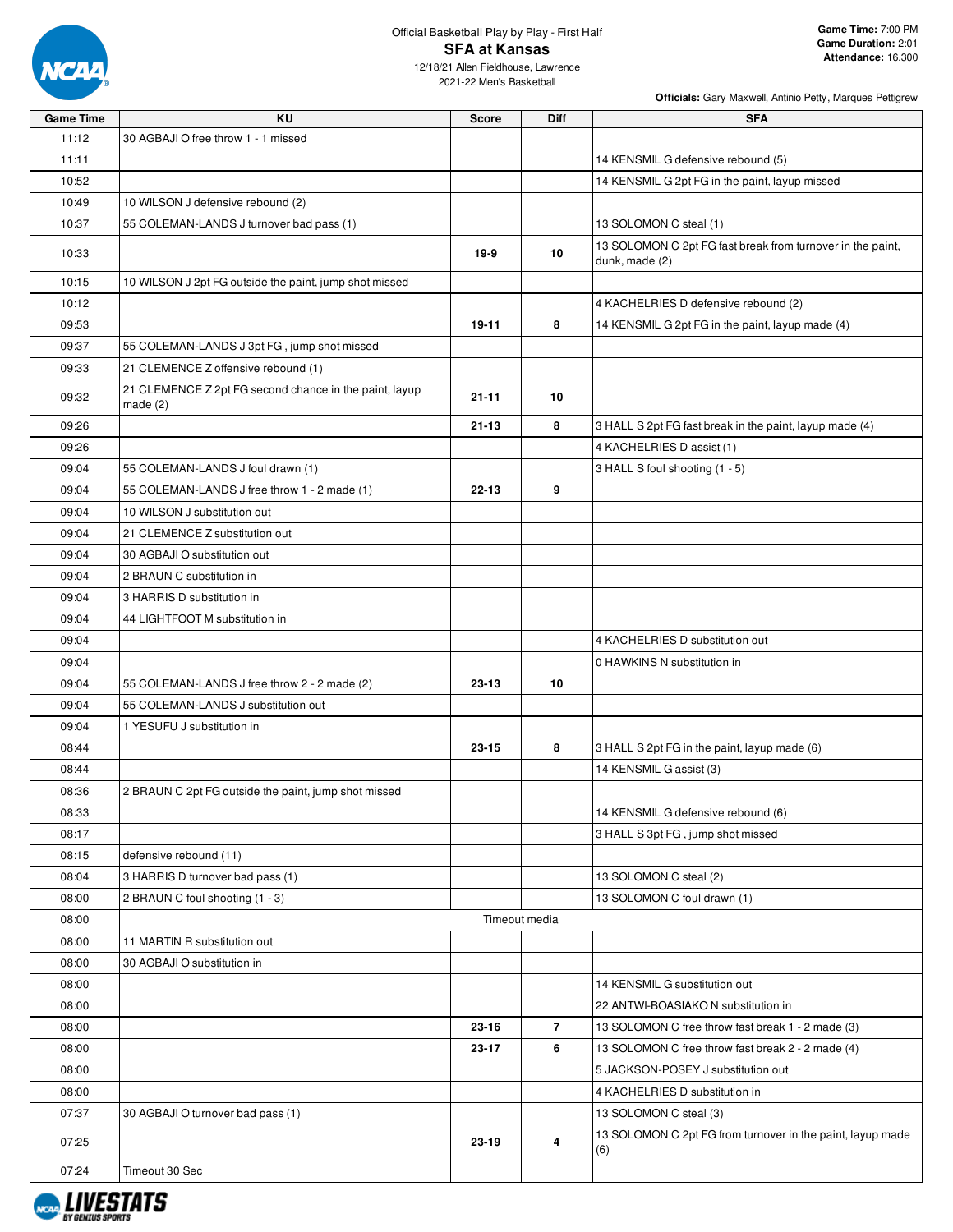

2021-22 Men's Basketball

| <b>Game Time</b> | <b>KU</b>                                                   | Score | <b>Diff</b>  | <b>SFA</b>                                                          |
|------------------|-------------------------------------------------------------|-------|--------------|---------------------------------------------------------------------|
| 07:24            | 1 YESUFU J substitution out                                 |       |              |                                                                     |
| 07:24            | 11 MARTIN R substitution in                                 |       |              |                                                                     |
| 07:15            | 30 AGBAJI O 2pt FG in the paint, dunk, missed               |       |              |                                                                     |
| 07:12            |                                                             |       |              | 22 ANTWI-BOASIAKO N defensive rebound (1)                           |
| 07:06            |                                                             |       |              | 22 ANTWI-BOASIAKO N 3pt FG, jump shot missed                        |
| 07:04            |                                                             |       |              | 3 HALL S offensive rebound (1)                                      |
| 06:56            | 11 MARTIN R steal (1)                                       |       |              | 4 KACHELRIES D turnover lost ball (1)                               |
| 06:50            | 11 MARTIN R 2pt FG from turnover in the paint, layup missed |       |              |                                                                     |
| 06:48            |                                                             |       |              | 3 HALL S defensive rebound (2)                                      |
| 06:44            |                                                             | 23-21 | $\mathbf{2}$ | 0 HAWKINS N 2pt FG fast break in the paint, layup made (2)          |
| 06:44            |                                                             |       |              | 4 KACHELRIES D assist (2)                                           |
| 06:14            | 11 MARTIN R 3pt FG, jump shot missed                        |       |              |                                                                     |
| 06:11            |                                                             |       |              | 22 ANTWI-BOASIAKO N defensive rebound (2)                           |
| 06:11            |                                                             |       |              | 22 ANTWI-BOASIAKO N turnover travel (1)                             |
| 06:05            | 30 AGBAJI O 3pt FG from turnover, jump shot missed          |       |              |                                                                     |
| 06:03            |                                                             |       |              | 3 HALL S defensive rebound (3)                                      |
|                  |                                                             |       |              | 4 KACHELRIES D 2pt FG in the paint, floating jump shot              |
| 05:50            |                                                             |       |              | blocked                                                             |
| 05:50            | 3 HARRIS D block (1)                                        |       |              |                                                                     |
| 05:50            |                                                             |       |              | offensive rebound (16)                                              |
| 05:48            | 3 HARRIS D foul personal (1 - 4)                            |       |              | 0 HAWKINS N foul drawn (2)                                          |
| 05:48            |                                                             |       |              | 0 HAWKINS N substitution out                                        |
| 05:48            |                                                             |       |              | 22 ANTWI-BOASIAKO N substitution out                                |
| 05:48            |                                                             |       |              | 10 JOSSELL L substitution in                                        |
| 05:48            |                                                             |       |              | 14 KENSMIL G substitution in                                        |
| 05:43            |                                                             |       |              | 13 SOLOMON C 2pt FG second chance in the paint, jump shot<br>missed |
| 05:40            |                                                             |       |              | 3 HALL S offensive rebound (4)                                      |
| 05:35            |                                                             | 23-23 | 0            | 3 HALL S 2pt FG second chance in the paint, layup made (8)          |
| 05:23            | 30 AGBAJI O foul drawn (3)                                  |       |              | 13 SOLOMON C foul personal (1 - 6)                                  |
| 05:23            | 3 HARRIS D substitution out                                 |       |              |                                                                     |
| 05:23            | 10 WILSON J substitution in                                 |       |              |                                                                     |
| 05:23            |                                                             |       |              | 13 SOLOMON C substitution out                                       |
| 05:23            |                                                             |       |              | 0 HAWKINS N substitution in                                         |
| 05:06            | 10 WILSON J 2pt FG in the paint, jump shot made (4)         | 25-23 | $\mathbf{2}$ |                                                                     |
| 04:50            |                                                             | 25-25 | 0            | 14 KENSMIL G 2pt FG in the paint, driving layup made (6)            |
| 04:41            | 11 MARTIN R 2pt FG outside the paint, jump shot missed      |       |              |                                                                     |
| 04:38            |                                                             |       |              | 3 HALL S defensive rebound (5)                                      |
| 04:36            |                                                             | 25-27 | -2           | 4 KACHELRIES D 2pt FG fast break in the paint, layup made (5)       |
| 04:36            |                                                             |       |              | 3 HALL S assist (1)                                                 |
| 04:18            | 11 MARTIN R 2pt FG in the paint, layup missed               |       |              |                                                                     |
| 04:14            | 10 WILSON J offensive rebound (3)                           |       |              |                                                                     |
| 04:14            | 10 WILSON J 2pt FG second chance in the paint, layup missed |       |              |                                                                     |
| 04:13            | 44 LIGHTFOOT M offensive rebound (2)                        |       |              |                                                                     |
| 04:09            | 30 AGBAJI O 3pt FG second chance, jump shot missed          |       |              |                                                                     |
| 04:07            | 44 LIGHTFOOT M offensive rebound (3)                        |       |              |                                                                     |
| 04:07            | 44 LIGHTFOOT M foul drawn (1)                               |       |              | 4 KACHELRIES D foul personal (2 - 7)                                |
| 04:07            | 44 LIGHTFOOT M 1&1 free throw 1 made (3)                    | 26-27 | $-1$         |                                                                     |
| 04:07            |                                                             |       |              | 3 HALL S substitution out                                           |
| 04:07            |                                                             |       |              | 4 KACHELRIES D substitution out                                     |
|                  |                                                             |       |              |                                                                     |

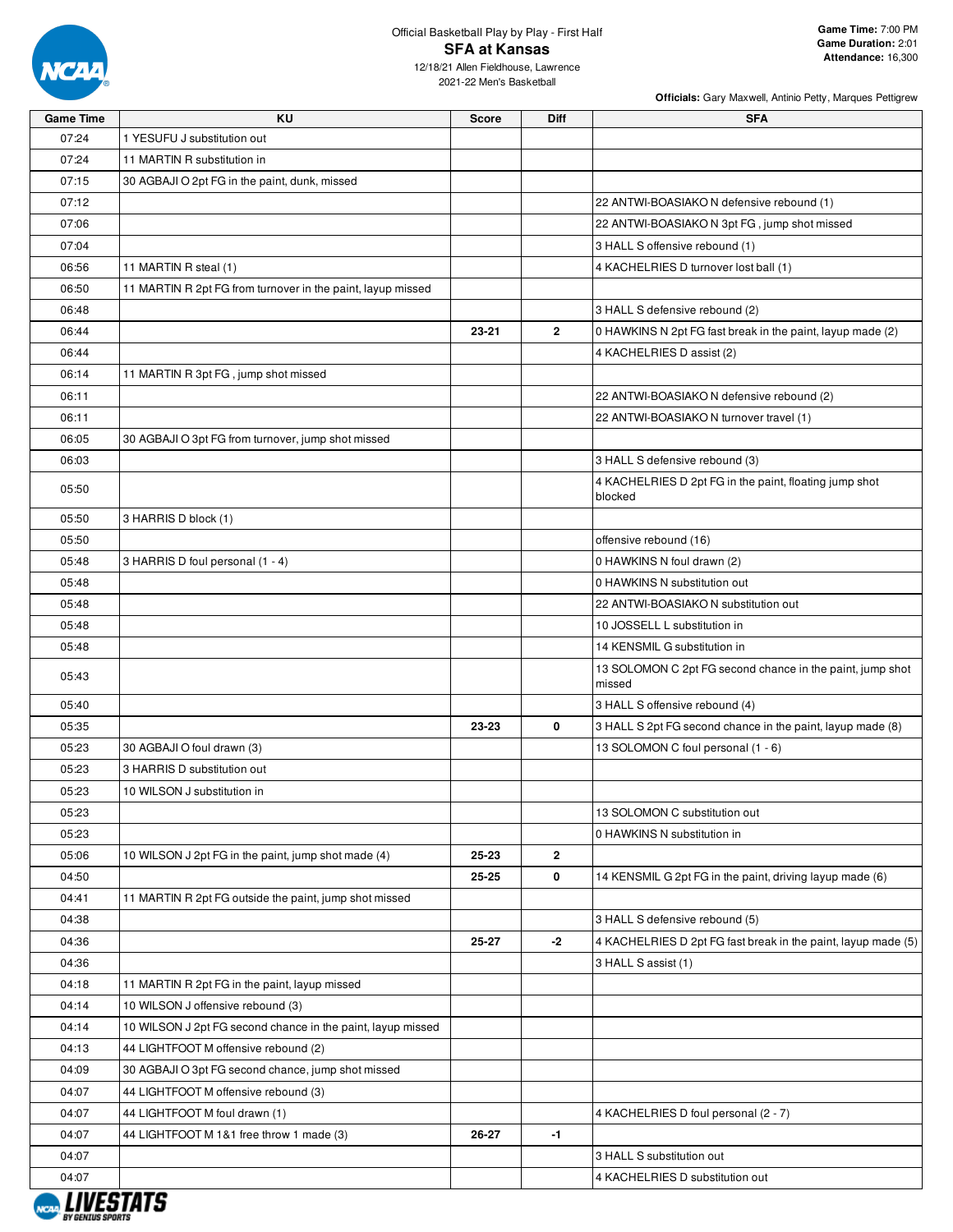

## Official Basketball Play by Play - First Half **SFA at Kansas** 12/18/21 Allen Fieldhouse, Lawrence

2021-22 Men's Basketball

| <b>Game Time</b> | <b>KU</b>                                                                         | <b>Score</b>         | Diff           | <b>SFA</b>                                                             |
|------------------|-----------------------------------------------------------------------------------|----------------------|----------------|------------------------------------------------------------------------|
| 04:07            |                                                                                   |                      |                | 5 JACKSON-POSEY J substitution in                                      |
| 04:07            |                                                                                   |                      |                | 13 SOLOMON C substitution in                                           |
| 04:07            | 44 LIGHTFOOT M 1&1 free throw 2 made (4)                                          | 27-27                | 0              |                                                                        |
| 03:51            |                                                                                   | 27-29                | -2             | 13 SOLOMON C 2pt FG in the paint, layup made (8)                       |
| 03:51            |                                                                                   |                      |                | 14 KENSMIL G assist (4)                                                |
| 03:40            | 11 MARTIN R 3pt FG, jump shot made (3)                                            | 30-29                | $\mathbf{1}$   |                                                                        |
| 03:40            | 2 BRAUN C assist (2)                                                              |                      |                |                                                                        |
| 03:24            | 10 WILSON J foul drawn (1)                                                        |                      |                | 13 SOLOMON C foul offensive (2 - 8)                                    |
| 03:24            |                                                                                   |                      |                | 13 SOLOMON C turnover offensive (2)                                    |
| 03:24            |                                                                                   | Timeout media        |                |                                                                        |
| 03:06            | 2 BRAUN C 2pt FG from turnover outside the paint, jump shot<br>missed             |                      |                |                                                                        |
| 03:03            |                                                                                   |                      |                | 14 KENSMIL G defensive rebound (7)                                     |
| 02:46            | 2 BRAUN C steal (1)                                                               |                      |                | 14 KENSMIL G turnover lost ball (2)                                    |
| 02:41            | 2 BRAUN C 2pt FG fast break from turnover in the paint, driving<br>layup made (6) | 32-29                | 3              |                                                                        |
| 02:13            |                                                                                   |                      |                | 14 KENSMIL G turnover out of bounds (3)                                |
| 02:13            |                                                                                   |                      |                | 5 JACKSON-POSEY J substitution out                                     |
| 02:13            |                                                                                   |                      |                | 13 SOLOMON C substitution out                                          |
| 02:13            |                                                                                   |                      |                | 3 HALL S substitution in                                               |
| 02:13            |                                                                                   |                      |                | 4 KACHELRIES D substitution in                                         |
| 01:52            | 10 WILSON J 2pt FG from turnover outside the paint, jump shot<br>made $(6)$       | 34-29                | 5              |                                                                        |
| 01:38            |                                                                                   |                      |                | 4 KACHELRIES D 2pt FG in the paint, layup missed                       |
| 01:36            | 10 WILSON J defensive rebound (4)                                                 |                      |                |                                                                        |
| 01:33            | 2 BRAUN C foul drawn (1)                                                          |                      |                | 0 HAWKINS N foul personal (2 - 9)                                      |
| 01:33            | 2 BRAUN C 1&1 free throw 1 made (7)                                               | 35-29                | 6              |                                                                        |
| 01:33            | 2 BRAUN C 1&1 free throw 2 made (8)                                               | 36-29                | $\overline{7}$ |                                                                        |
| 01:08            |                                                                                   | 36-31                | 5              | 14 KENSMIL G 2pt FG in the paint, layup made (8)                       |
| 00:40            | 44 LIGHTFOOT M turnover lost ball (3)                                             |                      |                | 0 HAWKINS N steal (1)                                                  |
| 00:33            |                                                                                   |                      |                | 10 JOSSELL L 2pt FG from turnover in the paint, layup blocked          |
| 00:33            | 44 LIGHTFOOT M block (2)                                                          |                      |                |                                                                        |
| 00:32            |                                                                                   |                      |                | offensive rebound (20)                                                 |
| 00:28            |                                                                                   |                      |                | 4 KACHELRIES D 3pt FG from turnover second chance, jump<br>shot missed |
| 00:26            | 44 LIGHTFOOT M defensive rebound (4)                                              |                      |                |                                                                        |
| 00:00            | 10 WILSON J 2pt FG in the paint, turnaround jump shot made<br>(8)                 | 38-31                | $\overline{7}$ |                                                                        |
| 00:00            | 11 MARTIN R assist (2)                                                            |                      |                |                                                                        |
|                  |                                                                                   | <b>END OF PERIOD</b> |                |                                                                        |
|                  |                                                                                   | KU 38-31 SFA         |                |                                                                        |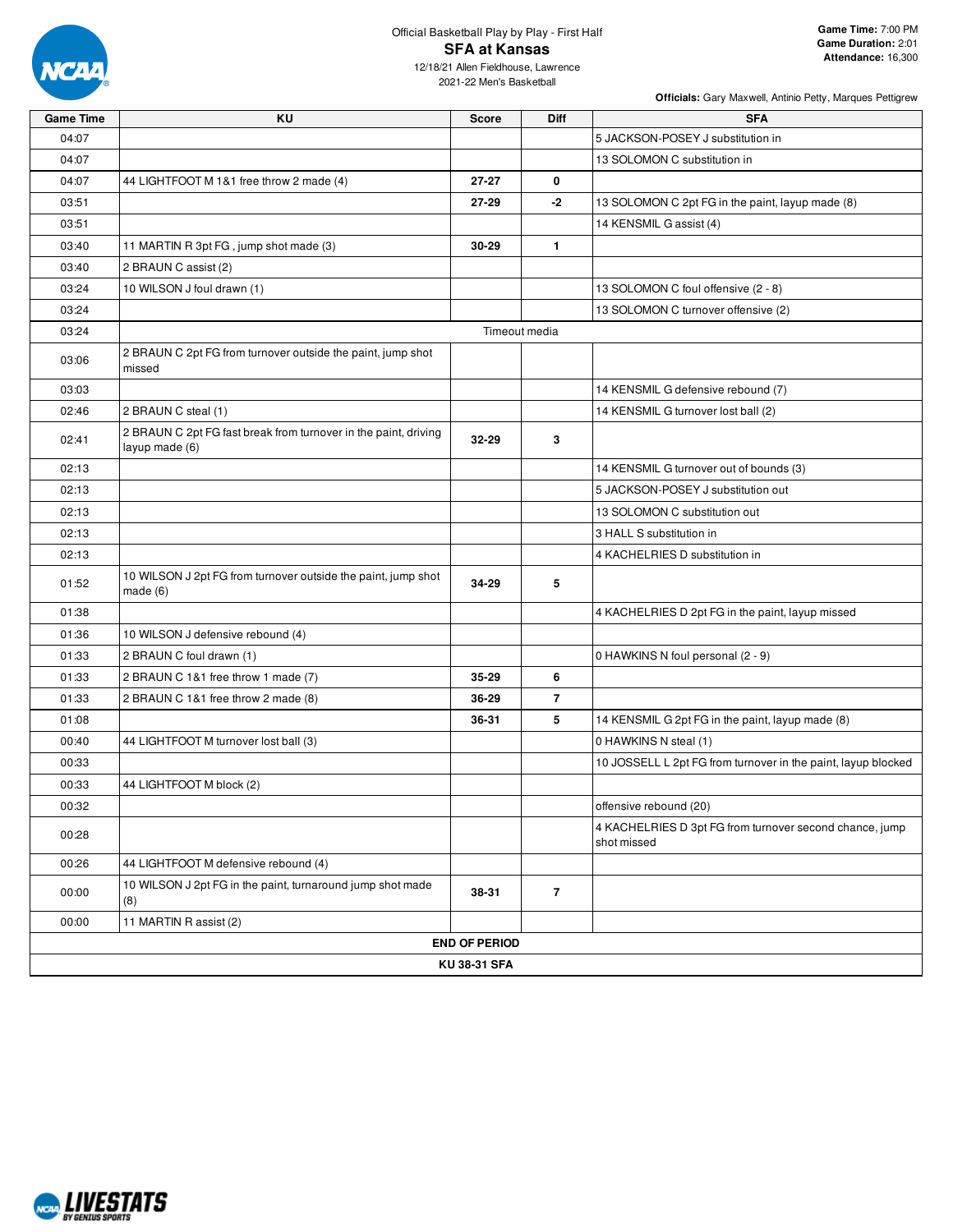

## Official Basketball Box Score - First Half **SFA at Kansas** 12/18/21 Allen Fieldhouse, Lawrence

2021-22 Men's Basketball

**Game Time:** 7:00 PM **Game Duration:** 2:01 **Attendance:** 16,300

**Officials:** Gary Maxwell, Antinio Petty, Marques Pettigrew

|               |                       |       | FG      | 3P      | FΤ      |     |                | <b>Rebounds</b> |                | <b>Fouls</b>   | <b>TP</b> | <b>AS</b> | <b>TO</b> | <b>ST</b> |           | <b>Blocks</b>  | $+/-$ |
|---------------|-----------------------|-------|---------|---------|---------|-----|----------------|-----------------|----------------|----------------|-----------|-----------|-----------|-----------|-----------|----------------|-------|
|               | NO. Name              | Min   | M-A     | M-A     | M-A     | OR. | <b>DR</b>      | <b>TOT</b>      | <b>PF</b>      | FD.            |           |           |           |           | <b>BS</b> | <b>BA</b>      |       |
| 13            | Calvin Solomon<br>F   | 11:33 | $3-5$   | $0 - 0$ | $2 - 2$ | 0   |                | 0               | 2              |                | 8         | 0         | 2         | 3         |           | $\Omega$       | $-2$  |
| 14            | Gavin Kensmil<br>FI   | 16:24 | $4 - 7$ | $0 - 0$ | $0 - 0$ |     | 6              | 7               | 2              | $\Omega$       | 8         | 4         | 3         | $\Omega$  | 0         | $\mathbf 0$    | -8    |
| 0             | Nigel Hawkins<br>G.   | 17:03 | 1-2     | $0 - 1$ | $0 - 0$ |     | O              |                 | $\overline{2}$ | $\overline{c}$ | 2         | 0         |           |           | $\Omega$  | 0              | $-10$ |
| 4             | David Kachelries<br>G | 17:02 | $2 - 7$ | $1 - 3$ | $0-0$   | 0   | $\mathcal{P}$  | 2               | 2              |                | 5         | 2         |           |           | 0         | $\overline{2}$ | -6    |
| 10            | Latrell Jossell<br>GI | 11:01 | $0 - 3$ | $0 - 1$ | $0 - 0$ | 0   |                |                 | 0              | 0              | 0         | 0         |           | 0         | 0         | $\overline{2}$ | $-10$ |
| 3             | Sadaidriene Hall      | 14:40 | $4 - 5$ | $0 - 1$ | $0 - 0$ | 2   | 3              | 5               |                | $\Omega$       | 8         |           | $\Omega$  | $\Omega$  | 0         | $\mathbf 0$    | 5     |
| 5             | Jaylin Jackson-Posey  | 08:41 | $0 - 0$ | $0 - 0$ | $0 - 0$ | 0   | $\Omega$       | 0               | 0              | 0              | 0         | 0         | 2         | $\Omega$  |           | $\Omega$       | -5    |
| 2             | Jonathan Aku          | 01:24 | $0 - 0$ | $0 - 0$ | $0 - 0$ | 0   | $\Omega$       | 0               | 0              | $\Omega$       | 0         | 0         |           | 0         | 0         | $\Omega$       | -5    |
| 22            | Nana Antwi-Boasiako   | 02:12 | $0 - 1$ | $0 - 1$ | 0-0     | 0   | 2              | 2               | 0              | 0              | 0         | 0         |           | 0         |           | 0              |       |
| Team          |                       |       |         |         |         | 2   | $\Omega$       | 2               |                |                | 0         |           |           |           |           |                |       |
| <b>Totals</b> |                       |       | 14-30   | $1 - 7$ | $2 - 2$ | 6   | $\overline{4}$ | 20              | 9              | 4              | 31        |           | 10        | 5         |           | 4              |       |

|     |        | <b>Shooting By Period</b> |        |
|-----|--------|---------------------------|--------|
| 1st | FG%    | 14-30                     | 46.7%  |
|     | 3PT%   | $1 - 7$                   | 14.3%  |
|     | FT%    | 2-2                       | 100%   |
|     | GM FG% | 14-30                     | 46.7%  |
|     | 3PT%   | $1 - 7$                   | 14.3%  |
|     | FT%    | $2-2$                     | 100.0% |

Dead Ball Rebounds: 0, 0

| Kansas - 38 |
|-------------|
|-------------|

**Technical Fouls:**:NONE

|               |                        |            | FG      | 3P       | FT      |           |              | <b>Rebounds</b> |          | <b>Fouls</b> | <b>TP</b> | <b>AS</b> | <b>TO</b> | <b>ST</b> |           | <b>Blocks</b>         | $+/-$          |
|---------------|------------------------|------------|---------|----------|---------|-----------|--------------|-----------------|----------|--------------|-----------|-----------|-----------|-----------|-----------|-----------------------|----------------|
|               | NO. Name               | <b>Min</b> | M-A     | M-A      | M-A     | <b>OR</b> | <b>DR</b>    | <b>TOT</b>      | PF       | <b>FD</b>    |           |           |           |           | <b>BS</b> | <b>BA</b>             |                |
| 33            | David McCormack<br>F   | 02:02      | $0 - 0$ | $0 - 0$  | $0-0$   | 0         | 0            | 0               | 2        | $\Omega$     | $\Omega$  | 0         | $\Omega$  | $\Omega$  | 0         | 0                     | 3              |
| 2             | Christian Braun<br>G   | 16:04      | $3 - 7$ | $0 - 2$  | $2 - 2$ | 0         |              |                 |          |              | 8         | 2         | $\Omega$  |           | 0         | $\mathbf 0$           | 3              |
| 3             | Dajuan Harris<br>G     | 10:41      | $0 - 0$ | $0 - 0$  | $0-0$   | $\Omega$  | 0            | 0               |          |              | 0         |           |           | 0         |           | 0                     | $-4$           |
| 11            | Remy Martin<br>G       | 15:41      | $1 - 7$ | $1 - 4$  | $0 - 0$ | $\Omega$  |              | 1               | $\Omega$ |              | 3         | 2         | $\Omega$  |           | $\Omega$  | $\mathbf 0$           | 9              |
| 30            | Ochai Agbaji<br>G      | 18:56      | $4 - 7$ | 3-5      | $0 - 1$ |           | 2            | 3               | 0        | 3            | 11        |           |           | 0         |           | $\Omega$              | 8              |
| 44            | <b>Mitch Lightfoot</b> | 14:02      | $1-2$   | $0 - 0$  | $2 - 2$ | 3         |              | 4               | $\Omega$ |              | 4         | 0         | 3         |           | 2         | $\mathbf 0$           | 0              |
| 10            | Jalen Wilson           | 13:02      | $4 - 8$ | $0 - 1$  | $0 - 0$ |           | 3            | 4               | 0        |              | 8         | 0         | 0         | 0         | 0         | 0                     | 13             |
| 21            | Zach Clemence          | 03:56      | $1 - 1$ | $0 - 0$  | $0-0$   |           | $\Omega$     | 1               | $\Omega$ | $\Omega$     | 2         | 0         | 0         | 0         | 0         | $\mathbf 0$           | 4              |
| 55            | Jalen Coleman-Lands    | 03:56      | $0 - 1$ | $0 - 1$  | $2 - 2$ | $\Omega$  | 0            | 0               | 0        |              | 2         | 0         |           | 0         | 0         | 0                     | 5              |
|               | Joseph Yesufu          | 01:40      | $0 - 0$ | $0-0$    | $0-0$   | $\Omega$  | $\Omega$     | 0               | 0        | $\Omega$     | 0         | 0         | $\Omega$  | 0         | 0         | $\mathbf 0$           | -6             |
| Team          |                        |            |         |          |         | 0         | $\mathbf{2}$ | 2               |          |              | $\Omega$  |           | $\Omega$  |           |           |                       |                |
| <b>Totals</b> |                        |            | 14-33   | $4 - 13$ | $6 - 7$ | 6         | 10           | 16              | 4        | 9            | 38        | 6         | 6         | 3         | 4         | $\Omega$              | $\overline{7}$ |
|               |                        |            |         |          |         |           |              |                 |          |              |           |           |           |           |           | Technical Fouls::NONE |                |

|                     | <b>Shooting By Period</b> |       |  |  |  |  |  |  |  |  |  |
|---------------------|---------------------------|-------|--|--|--|--|--|--|--|--|--|
| 1 <sup>st</sup> FG% | 14-33                     | 42.4% |  |  |  |  |  |  |  |  |  |
| 3PT%                | $4 - 13$                  | 30.8% |  |  |  |  |  |  |  |  |  |
| FT%                 | 6-7                       | 85.7% |  |  |  |  |  |  |  |  |  |
| <b>GMFG%</b>        | 14-33                     | 42.4% |  |  |  |  |  |  |  |  |  |
| 3PT%                | $4 - 13$                  | 30.8% |  |  |  |  |  |  |  |  |  |
| FT%                 | $6 - 7$                   | 85.7% |  |  |  |  |  |  |  |  |  |

Dead Ball Rebounds: 0, 0

|                                                         | <b>SFA</b> | ΚU    |                                        |            |           |            |     |     |                                 |
|---------------------------------------------------------|------------|-------|----------------------------------------|------------|-----------|------------|-----|-----|---------------------------------|
|                                                         |            |       | <b>Points from</b>                     | <b>SFA</b> | <b>KU</b> |            |     |     | <b>Period by Period Scoring</b> |
| <b>Biggest lead</b>                                     |            |       | 12 (1st 4:36) 12 (1st 11:13) Turnovers |            |           |            |     |     |                                 |
|                                                         |            |       |                                        | 6          | 13        |            | 1st | 2nd | тот                             |
| <b>Best Scoring Run</b> $ 10(1st 5:35)  10(1st 11:13) $ |            |       | <b>Paint</b>                           | 26         | 18        |            |     |     |                                 |
| <b>Lead Changes</b>                                     |            |       | <b>Second Chance</b>                   | 2          | 8         | <b>SFA</b> | 31  | 41  | 72                              |
| <b>Times Tied</b>                                       |            |       | <b>Fast Breaks</b>                     | 10         | 5         | KU         |     |     |                                 |
| Time with Lead                                          | 00:40      | 17:58 | <b>Bench</b>                           | 8          | 16        |            | 38  | 42  | 80                              |

**Game Notes:**SFA #0 N. Hawkins fouled out with 26 seconds remaining in the second half. ♦

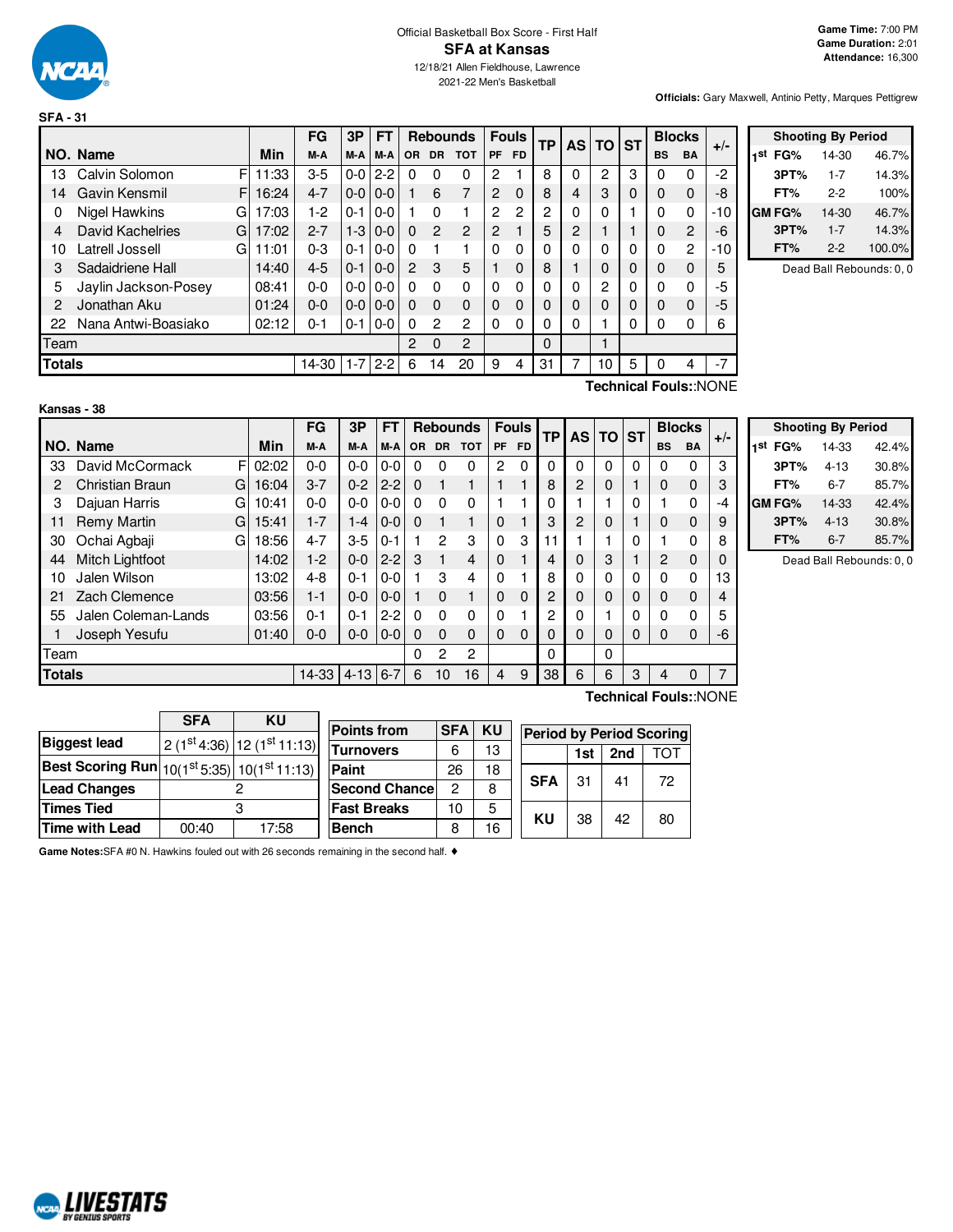

2021-22 Men's Basketball

**Officials:** Gary Maxwell, Antinio Petty, Marques Pettigrew

# **Period 2**

| <b>Quarter Starters:</b> |                                                                               |                |              |                |                                           |                                                            |
|--------------------------|-------------------------------------------------------------------------------|----------------|--------------|----------------|-------------------------------------------|------------------------------------------------------------|
| ΚU                       | 2 Braun C                                                                     | 10 Wilson J    | 11 Martin R  |                | 30 Agbaji O                               | 33 McCormack D                                             |
| <b>SFA</b>               | 0 Hawkins N                                                                   | 4 Kachelries D | 10 Jossell L |                | 13 Solomon C                              | 14 Kensmil G                                               |
| <b>Game Time</b>         | ΚU                                                                            |                | <b>Score</b> | <b>Diff</b>    |                                           | <b>SFA</b>                                                 |
| 20:00                    | 44 LIGHTFOOT M substitution out                                               |                |              |                |                                           |                                                            |
| 20:00                    | 33 MCCORMACK D substitution in                                                |                |              |                |                                           |                                                            |
| 20:00                    |                                                                               |                |              |                | 3 HALL S substitution out                 |                                                            |
| 20:00                    |                                                                               |                |              |                | 13 SOLOMON C substitution in              |                                                            |
| 19:42                    |                                                                               |                | 38-34        | 4              | 10 JOSSELL L 3pt FG, jump shot made (3)   |                                                            |
| 19:42                    |                                                                               |                |              |                | 4 KACHELRIES D assist (3)                 |                                                            |
| 19:18                    | 30 AGBAJI O turnover bad pass (2)                                             |                |              |                | 14 KENSMIL G steal (1)                    |                                                            |
| 18:59                    |                                                                               |                | 38-36        | 2              | made (10)                                 | 14 KENSMIL G 2pt FG from turnover in the paint, jump shot  |
| 18:56                    | Timeout 30 Sec                                                                |                |              |                |                                           |                                                            |
| 18:32                    | 11 MARTIN R foul offensive (1 - 1)                                            |                |              |                | 14 KENSMIL G foul drawn (1)               |                                                            |
| 18:32                    | 11 MARTIN R turnover offensive (1)                                            |                |              |                |                                           |                                                            |
| 18:02                    | 33 MCCORMACK D steal (1)                                                      |                |              |                | 14 KENSMIL G turnover lost ball (4)       |                                                            |
| 17:55                    | 30 AGBAJI O 2pt FG from turnover in the paint, driving layup<br>missed        |                |              |                |                                           |                                                            |
| 17:52                    | 2 BRAUN C offensive rebound (2)                                               |                |              |                |                                           |                                                            |
| 17:51                    | 2 BRAUN C 2pt FG from turnover second chance in the paint,<br>layup made (10) |                | 40-36        | 4              |                                           |                                                            |
| 17:34                    | 30 AGBAJI O steal (1)                                                         |                |              |                | 14 KENSMIL G turnover bad pass (5)        |                                                            |
| 17:31                    | 11 MARTIN R foul drawn (2)                                                    |                |              |                | 0 HAWKINS N foul shooting (3 - 1)         |                                                            |
| 17:31                    | 11 MARTIN R free throw fast break 1 - 2 made (4)                              |                | 41-36        | 5              |                                           |                                                            |
| 17:31                    | 11 MARTIN R free throw fast break 2 - 2 missed                                |                |              |                |                                           |                                                            |
| 17:29                    |                                                                               |                |              |                | 14 KENSMIL G defensive rebound (8)        |                                                            |
| 17:04                    | 33 MCCORMACK D steal (2)                                                      |                |              |                | 10 JOSSELL L turnover bad pass (1)        |                                                            |
| 16:59                    | 2 BRAUN C 2pt FG from turnover in the paint, dunk, made (12)                  |                | 43-36        | $\overline{7}$ |                                           |                                                            |
| 16:59                    | 10 WILSON J assist (1)                                                        |                |              |                |                                           |                                                            |
| 16:57                    |                                                                               |                |              |                | Timeout 30 Sec                            |                                                            |
| 16:55                    | 10 WILSON J steal (1)                                                         |                |              |                | 13 SOLOMON C turnover bad pass (3)        |                                                            |
| 16:50                    | 10 WILSON J 2pt FG fast break from turnover in the paint, layup<br>made (10)  |                | 45-36        | 9              |                                           |                                                            |
| 16:30                    |                                                                               |                | 45-39        | 6              | 4 KACHELRIES D 3pt FG, jump shot made (8) |                                                            |
| 16:30                    |                                                                               |                |              |                | 0 HAWKINS N assist (1)                    |                                                            |
| 16:15                    | 33 MCCORMACK D foul offensive (3 - 2)                                         |                |              |                | 4 KACHELRIES D foul drawn (2)             |                                                            |
| 16:15                    | 33 MCCORMACK D turnover offensive (1)                                         |                |              |                |                                           |                                                            |
| 15:52                    |                                                                               |                |              |                |                                           | 0 HAWKINS N 3pt FG from turnover, jump shot missed         |
| 15:50                    |                                                                               |                |              |                | 4 KACHELRIES D offensive rebound (3)      |                                                            |
| 15:45                    |                                                                               |                | 45-42        | 3              | made(6)                                   | 10 JOSSELL L 3pt FG from turnover second chance, jump shot |
| 15:45                    |                                                                               |                |              |                | 4 KACHELRIES D assist (4)                 |                                                            |
| 15:37                    | 30 AGBAJI O turnover lost ball (3)                                            |                |              |                | 4 KACHELRIES D steal (2)                  |                                                            |
| 15:30                    | 11 MARTIN R foul shooting (2 - 3)                                             |                |              |                | 4 KACHELRIES D foul drawn (3)             |                                                            |
| 15:30                    |                                                                               |                |              |                | 4 KACHELRIES D free throw 1 - 2 missed    |                                                            |
| 15:30                    |                                                                               |                |              |                | offensive dead ball rebound (1)           |                                                            |
| 15:30                    |                                                                               |                | 45-43        | $\overline{2}$ | 4 KACHELRIES D free throw 2 - 2 made (9)  |                                                            |
| 15:30                    |                                                                               |                |              | Timeout media  |                                           |                                                            |

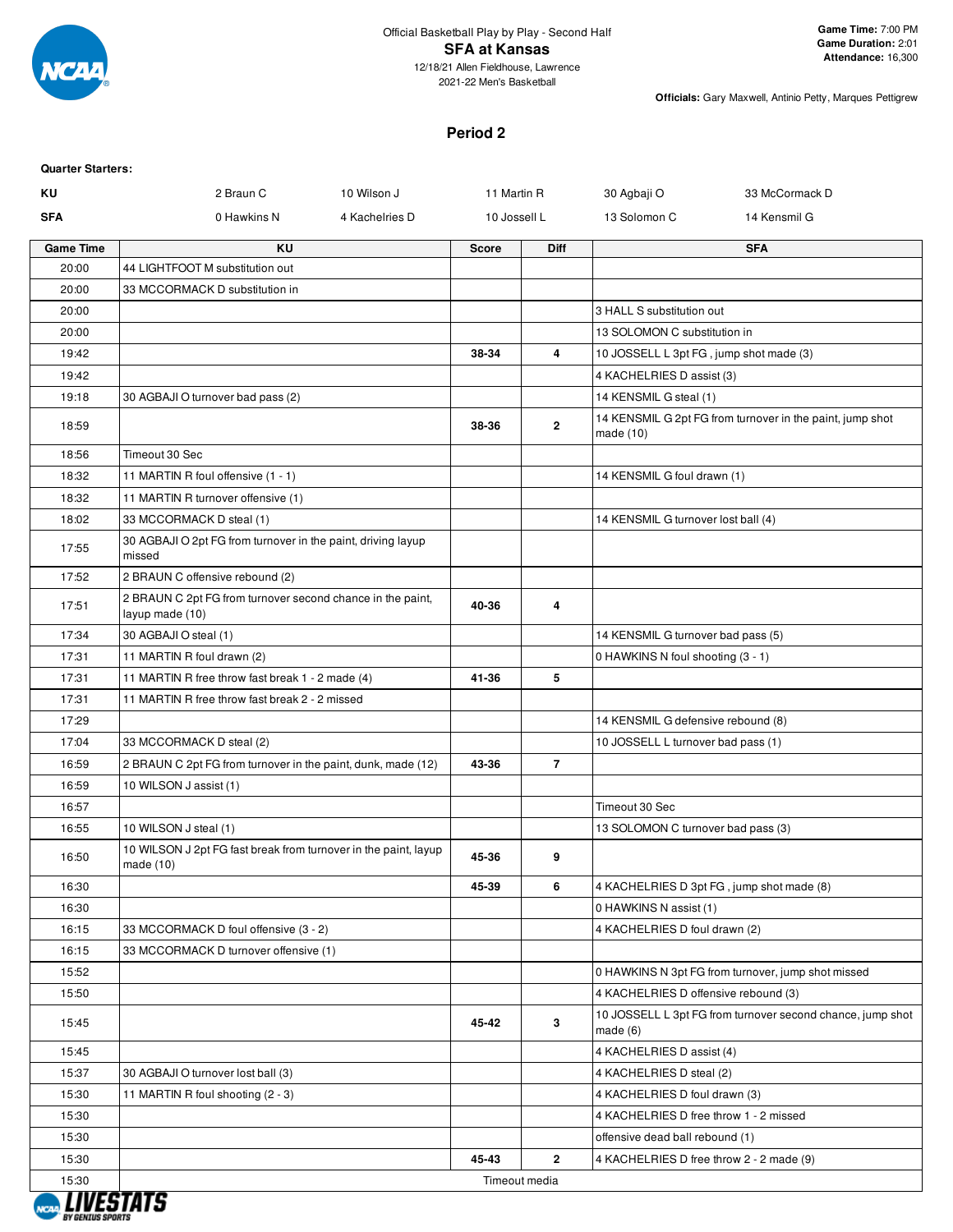

15:19 10 WILSON J 2pt FG in the paint, jump shot missed

**Officials:** Gary Maxwell, Antinio Petty, Marques Pettigrew

12/18/21 Allen Fieldhouse, Lawrence 2021-22 Men's Basketball

**Game Time KU Score Diff SFA**

| 15:15 |                                                                              |       |               | 13 SOLOMON C defensive rebound (1)                                      |
|-------|------------------------------------------------------------------------------|-------|---------------|-------------------------------------------------------------------------|
| 15:12 |                                                                              | 45-45 | 0             | 13 SOLOMON C 2pt FG fast break in the paint, driving layup<br>made (10) |
| 15:00 | 2 BRAUN C turnover dribbling violation (1)                                   |       |               |                                                                         |
| 15:00 | 10 WILSON J substitution out                                                 |       |               |                                                                         |
| 15:00 | 3 HARRIS D substitution in                                                   |       |               |                                                                         |
| 14:40 |                                                                              |       |               | 4 KACHELRIES D 3pt FG from turnover, jump shot missed                   |
| 14:37 | 2 BRAUN C defensive rebound (3)                                              |       |               |                                                                         |
| 14:27 | 33 MCCORMACK D 2pt FG in the paint, layup made (2)                           | 47-45 | $\mathbf{2}$  |                                                                         |
| 14:27 | 11 MARTIN R assist (3)                                                       |       |               |                                                                         |
| 14:13 |                                                                              | 47-47 | 0             | 4 KACHELRIES D 2pt FG in the paint, floating jump shot made<br>(11)     |
| 13:55 | 33 MCCORMACK D turnover lost ball (2)                                        |       |               | 13 SOLOMON C steal (4)                                                  |
| 13:51 |                                                                              |       |               | 10 JOSSELL L 2pt FG from turnover in the paint, layup blocked           |
| 13:51 | 2 BRAUN C block (1)                                                          |       |               |                                                                         |
| 13:51 | defensive rebound (19)                                                       |       |               |                                                                         |
| 13:51 | 33 MCCORMACK D substitution out                                              |       |               |                                                                         |
| 13:51 | 44 LIGHTFOOT M substitution in                                               |       |               |                                                                         |
| 13:51 |                                                                              |       |               | 4 KACHELRIES D substitution out                                         |
| 13:51 |                                                                              |       |               | 13 SOLOMON C substitution out                                           |
| 13:51 |                                                                              |       |               | 3 HALL S substitution in                                                |
| 13:51 |                                                                              |       |               | 5 JACKSON-POSEY J substitution in                                       |
| 13:25 | 44 LIGHTFOOT M 2pt FG in the paint, layup blocked                            |       |               |                                                                         |
| 13:25 |                                                                              |       |               | 5 JACKSON-POSEY J block (1)                                             |
| 13:21 | 44 LIGHTFOOT M offensive rebound (5)                                         |       |               |                                                                         |
| 13:16 | 44 LIGHTFOOT M 2pt FG second chance outside the paint,<br>jump shot made (6) | 49-47 | 2             |                                                                         |
| 13:02 |                                                                              |       |               | 5 JACKSON-POSEY J turnover bad pass (3)                                 |
| 12:41 | 11 MARTIN R turnover lost ball (2)                                           |       |               | 3 HALL S steal (1)                                                      |
| 12:30 |                                                                              | 49-50 | -1            | 5 JACKSON-POSEY J 3pt FG from turnover, jump shot made (3)              |
| 12:30 |                                                                              |       |               | 14 KENSMIL G assist (5)                                                 |
| 12:16 | 2 BRAUN C 3pt FG, jump shot made (15)                                        | 52-50 | $\mathbf{2}$  |                                                                         |
| 12:16 | 3 HARRIS D assist (2)                                                        |       |               |                                                                         |
| 12:02 |                                                                              |       |               | 10 JOSSELL L substitution out                                           |
| 12:02 |                                                                              |       |               | 4 KACHELRIES D substitution in                                          |
| 11:58 |                                                                              |       |               | 5 JACKSON-POSEY J 2pt FG in the paint, jump shot missed                 |
| 11:56 | 3 HARRIS D defensive rebound (1)                                             |       |               |                                                                         |
| 11:52 | 30 AGBAJI O 2pt FG in the paint, dunk, missed                                |       |               |                                                                         |
| 11:49 |                                                                              |       |               | defensive rebound (24)                                                  |
| 11:49 |                                                                              |       | Timeout media |                                                                         |
| 11:49 |                                                                              |       |               | 5 JACKSON-POSEY J substitution out                                      |
| 11:49 |                                                                              |       |               | 13 SOLOMON C substitution in                                            |
| 11:18 |                                                                              |       |               | 4 KACHELRIES D 2pt FG outside the paint, jump shot missed               |
| 11:15 | 2 BRAUN C defensive rebound (4)                                              |       |               |                                                                         |
| 11:13 | 11 MARTIN R 2pt FG fast break in the paint, layup made (6)                   | 54-50 | 4             |                                                                         |
| 11:13 | 2 BRAUN C assist (3)                                                         |       |               |                                                                         |
| 11:13 | 11 MARTIN R foul drawn (3)                                                   |       |               | 13 SOLOMON C foul shooting (3 - 2)                                      |
| 11:13 | 11 MARTIN R free throw fast break 1 - 1 missed                               |       |               |                                                                         |
| 11:11 |                                                                              |       |               | 14 KENSMIL G defensive rebound (9)                                      |

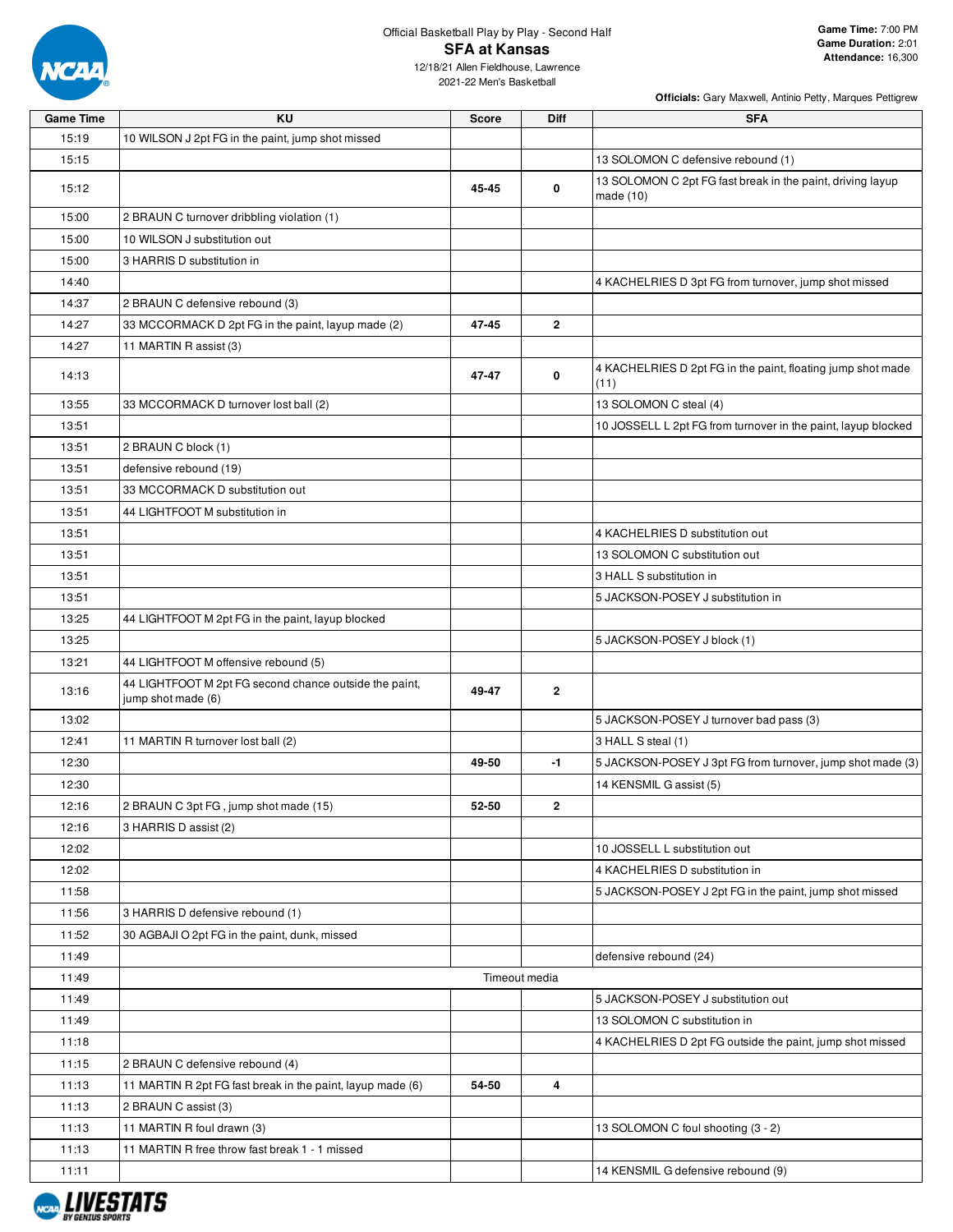

2021-22 Men's Basketball

| <b>Officials:</b> Gary Maxwell, Antinio Petty, Marques Pettigrew |  |
|------------------------------------------------------------------|--|

| <b>Game Time</b> | ΚU                                               | <b>Score</b> | Diff           | <b>SFA</b>                                                  |
|------------------|--------------------------------------------------|--------------|----------------|-------------------------------------------------------------|
| 10:51            | 44 LIGHTFOOT M foul personal (1 - 4)             |              |                | 13 SOLOMON C foul drawn (2)                                 |
| 10:42            |                                                  | 54-52        | $\mathbf{2}$   | 4 KACHELRIES D 2pt FG in the paint, layup made (13)         |
| 10:21            | 30 AGBAJI O 2pt FG in the paint, layup made (13) | 56-52        | 4              |                                                             |
| 10:21            | 3 HARRIS D assist (3)                            |              |                |                                                             |
| 10:13            |                                                  |              |                | Timeout 30 Sec                                              |
| 09:58            |                                                  | 56-54        | $\mathbf{2}$   | 14 KENSMIL G 2pt FG in the paint, jump shot made (12)       |
| 09:41            | 2 BRAUN C 2pt FG in the paint, layup made (17)   | 58-54        | 4              |                                                             |
| 09:41            | 11 MARTIN R assist (4)                           |              |                |                                                             |
| 09:41            | 2 BRAUN C foul drawn (2)                         |              |                | 0 HAWKINS N foul shooting (4 - 3)                           |
| 09:41            | 2 BRAUN C free throw 1 - 1 made (18)             | 59-54        | 5              |                                                             |
| 09:41            |                                                  |              |                | 0 HAWKINS N substitution out                                |
| 09:41            |                                                  |              |                | 10 JOSSELL L substitution in                                |
| 09:39            | 11 MARTIN R steal (2)                            |              |                | 13 SOLOMON C turnover bad pass (4)                          |
| 09:39            | 11 MARTIN R foul drawn (4)                       |              |                | 13 SOLOMON C foul shooting (4 - 4)                          |
| 09:39            | 11 MARTIN R free throw fast break 1 - 2 made (7) | 60-54        | 6              |                                                             |
| 09:39            | 11 MARTIN R free throw fast break 2 - 2 made (8) | 61-54        | $\overline{7}$ |                                                             |
| 09:14            |                                                  |              |                | 4 KACHELRIES D 2pt FG in the paint, jump shot missed        |
| 09:11            | 30 AGBAJI O defensive rebound (4)                |              |                |                                                             |
| 09:07            | 2 BRAUN C foul drawn (3)                         |              |                | 14 KENSMIL G foul shooting (3 - 5)                          |
| 09:07            | 2 BRAUN C free throw fast break 1 - 2 missed     |              |                |                                                             |
| 09:07            | offensive dead ball rebound (1)                  |              |                |                                                             |
| 09:07            |                                                  |              |                | 13 SOLOMON C substitution out                               |
| 09:07            |                                                  |              |                | 5 JACKSON-POSEY J substitution in                           |
| 09:07            | 2 BRAUN C free throw fast break 2 - 2 made (19)  | 62-54        | 8              |                                                             |
| 08:47            | 44 LIGHTFOOT M foul personal (2 - 5)             |              |                | 14 KENSMIL G foul drawn (2)                                 |
| 08:45            |                                                  |              |                | 10 JOSSELL L turnover out of bounds (2)                     |
| 08:27            | 30 AGBAJI O foul drawn (4)                       |              |                | 10 JOSSELL L foul personal (1 - 6)                          |
| 08:18            | 30 AGBAJI O turnover lost ball (4)               |              |                |                                                             |
| 07:55            |                                                  | 62-56        | 6              | 3 HALL S 2pt FG from turnover in the paint, layup made (10) |
| 07:55            |                                                  |              |                | 14 KENSMIL G assist (6)                                     |
| 07:33            | 30 AGBAJI O 3pt FG, jump shot made (16)          | 65-56        | 9              |                                                             |
| 07:33            | 44 LIGHTFOOT M assist (1)                        |              |                |                                                             |
| 07:14            |                                                  | 65-59        | 6              | 4 KACHELRIES D 3pt FG, jump shot made (16)                  |
| 07:14            |                                                  |              |                | 14 KENSMIL G assist (7)                                     |
| 06:59            | 30 AGBAJI O 3pt FG, jump shot missed             |              |                |                                                             |
| 06:55            |                                                  |              |                | 14 KENSMIL G defensive rebound (10)                         |
| 06:47            |                                                  |              |                | 14 KENSMIL G 2pt FG in the paint, layup missed              |
| 06:45            | 44 LIGHTFOOT M defensive rebound (6)             |              |                |                                                             |
| 06:40            | 3 HARRIS D 2pt FG in the paint, dunk, missed     |              |                |                                                             |
| 06:38            |                                                  |              |                | 10 JOSSELL L defensive rebound (2)                          |
| 06:29            |                                                  | 65-61        | 4              | 14 KENSMIL G 2pt FG in the paint, layup made (14)           |
| 06:29            |                                                  |              |                | 3 HALL S assist (2)                                         |
| 06:02            | 30 AGBAJI O 3pt FG, jump shot missed             |              |                |                                                             |
| 06:00            |                                                  |              |                | 14 KENSMIL G defensive rebound (11)                         |
| 05:39            |                                                  |              |                | 10 JOSSELL L 3pt FG, jump shot missed                       |
| 05:36            | 30 AGBAJI O defensive rebound (5)                |              |                |                                                             |
| 05:31            | 11 MARTIN R 2pt FG in the paint, layup missed    |              |                |                                                             |
| 05:31            |                                                  |              |                | 14 KENSMIL G defensive rebound (12)                         |
| 05:31            | 44 LIGHTFOOT M foul personal (3 - 6)             |              |                | 14 KENSMIL G foul drawn (3)                                 |

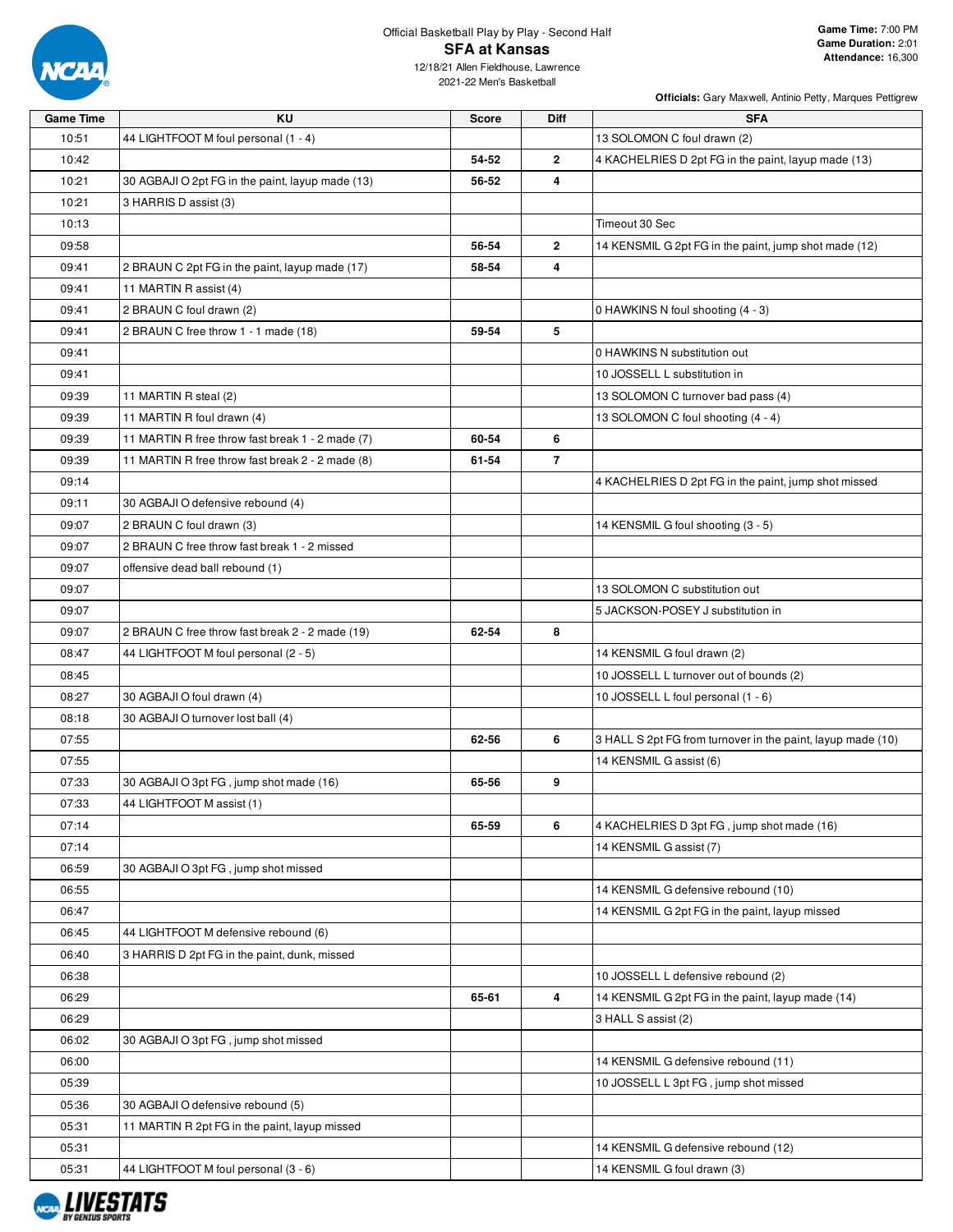

12/18/21 Allen Fieldhouse, Lawrence 2021-22 Men's Basketball

|                  |                                                |              |               | Officials: Gary Maxwell, Antinio Petty, Marques Pettigrew                    |
|------------------|------------------------------------------------|--------------|---------------|------------------------------------------------------------------------------|
| <b>Game Time</b> | KU                                             | <b>Score</b> | <b>Diff</b>   | <b>SFA</b>                                                                   |
| 05:31            |                                                |              | Timeout media |                                                                              |
| 05:31            | 3 HARRIS D substitution out                    |              |               |                                                                              |
| 05:31            | 44 LIGHTFOOT M substitution out                |              |               |                                                                              |
| 05:31            | 10 WILSON J substitution in                    |              |               |                                                                              |
| 05:31            | 33 MCCORMACK D substitution in                 |              |               |                                                                              |
| 05:10            |                                                |              |               | 14 KENSMIL G turnover 3 seconds (6)                                          |
| 04:55            | 11 MARTIN R foul drawn (5)                     |              |               | 5 JACKSON-POSEY J foul personal (1 - 7)                                      |
| 04:55            | 11 MARTIN R 1&1 free throw 1 made (9)          | 66-61        | 5             |                                                                              |
| 04:55            | 11 MARTIN R 1&1 free throw 2 made (10)         | 67-61        | 6             |                                                                              |
| 04:44            |                                                | 67-64        | 3             | 10 JOSSELL L 3pt FG, jump shot made (9)                                      |
| 04:44            |                                                |              |               | 4 KACHELRIES D assist (5)                                                    |
| 04:25            | 33 MCCORMACK D foul drawn (1)                  |              |               | 10 JOSSELL L foul shooting (2 - 8)                                           |
| 04:25            | 33 MCCORMACK D free throw 1 - 2 missed         |              |               |                                                                              |
| 04:25            | offensive dead ball rebound (2)                |              |               |                                                                              |
| 04:25            | 33 MCCORMACK D free throw 2 - 2 missed         |              |               |                                                                              |
| 04:22            |                                                |              |               | 3 HALL S defensive rebound (6)                                               |
| 03:58            |                                                | 67-66        | $\mathbf{1}$  | 3 HALL S 2pt FG in the paint, step back jump shot made (12)                  |
| 03:45            | 11 MARTIN R foul drawn (6)                     |              |               | 3 HALL S foul shooting (2 - 9)                                               |
| 03:45            |                                                |              | Timeout media |                                                                              |
| 03:45            | 10 WILSON J substitution out                   |              |               |                                                                              |
| 03:45            | 33 MCCORMACK D substitution out                |              |               |                                                                              |
| 03:45            | 3 HARRIS D substitution in                     |              |               |                                                                              |
| 03:45            | 44 LIGHTFOOT M substitution in                 |              |               |                                                                              |
| 03:45            |                                                |              |               | 5 JACKSON-POSEY J substitution out                                           |
| 03:45            |                                                |              |               | 13 SOLOMON C substitution in                                                 |
| 03:45            | 11 MARTIN R free throw 1 - 2 made (11)         | 68-66        | $\mathbf{2}$  |                                                                              |
| 03:45            | 11 MARTIN R free throw 2 - 2 made (12)         | 69-66        | 3             |                                                                              |
| 03:23            |                                                | 69-68        | $\mathbf{1}$  | 14 KENSMIL G 2pt FG in the paint, layup made (16)                            |
| 03:23            |                                                |              |               | 13 SOLOMON C assist (1)                                                      |
|                  |                                                | 71-68        | 3             |                                                                              |
| 03:03            | 2 BRAUN C 2pt FG in the paint, layup made (21) |              |               |                                                                              |
| 03:03            | 3 HARRIS D assist (4)                          |              |               |                                                                              |
| 02:41            |                                                |              |               | 14 KENSMIL G turnover bad pass (7)                                           |
| 02:15            | 30 AGBAJI O foul drawn (5)                     |              |               | 10 JOSSELL L foul personal (3 - 10)                                          |
| 02:15            | 30 AGBAJI O free throw 1 - 2 made (17)         | 72-68        | 4             |                                                                              |
| 02:15            |                                                |              |               | 13 SOLOMON C substitution out                                                |
| 02:15            |                                                |              |               | 0 HAWKINS N substitution in                                                  |
| 02:15            | 30 AGBAJI O free throw 2 - 2 made (18)         | 73-68        | 5             |                                                                              |
| 01:59            |                                                |              |               | 10 JOSSELL L 3pt FG, jump shot missed                                        |
| 01:56            | 2 BRAUN C defensive rebound (5)                |              |               |                                                                              |
| 01:53            | 2 BRAUN C foul offensive (2 - 7)               |              |               | 10 JOSSELL L foul drawn (1)                                                  |
| 01:53            | 2 BRAUN C turnover offensive (2)               |              |               |                                                                              |
| 01:25            |                                                |              |               | 10 JOSSELL L 2pt FG from turnover in the paint, layup missed                 |
| 01:24            |                                                |              |               | 3 HALL S offensive rebound (7)                                               |
| 01:24            |                                                | 73-70        | 3             | 3 HALL S 2pt FG from turnover second chance in the paint,<br>layup made (14) |
| 01:24            |                                                |              |               | Timeout 60 Sec                                                               |
| 01:24            |                                                |              |               | 10 JOSSELL L substitution out                                                |
| 01:24            |                                                |              |               | 13 SOLOMON C substitution in                                                 |
| 00:55            | 30 AGBAJI O 3pt FG, step back jump shot missed |              |               |                                                                              |

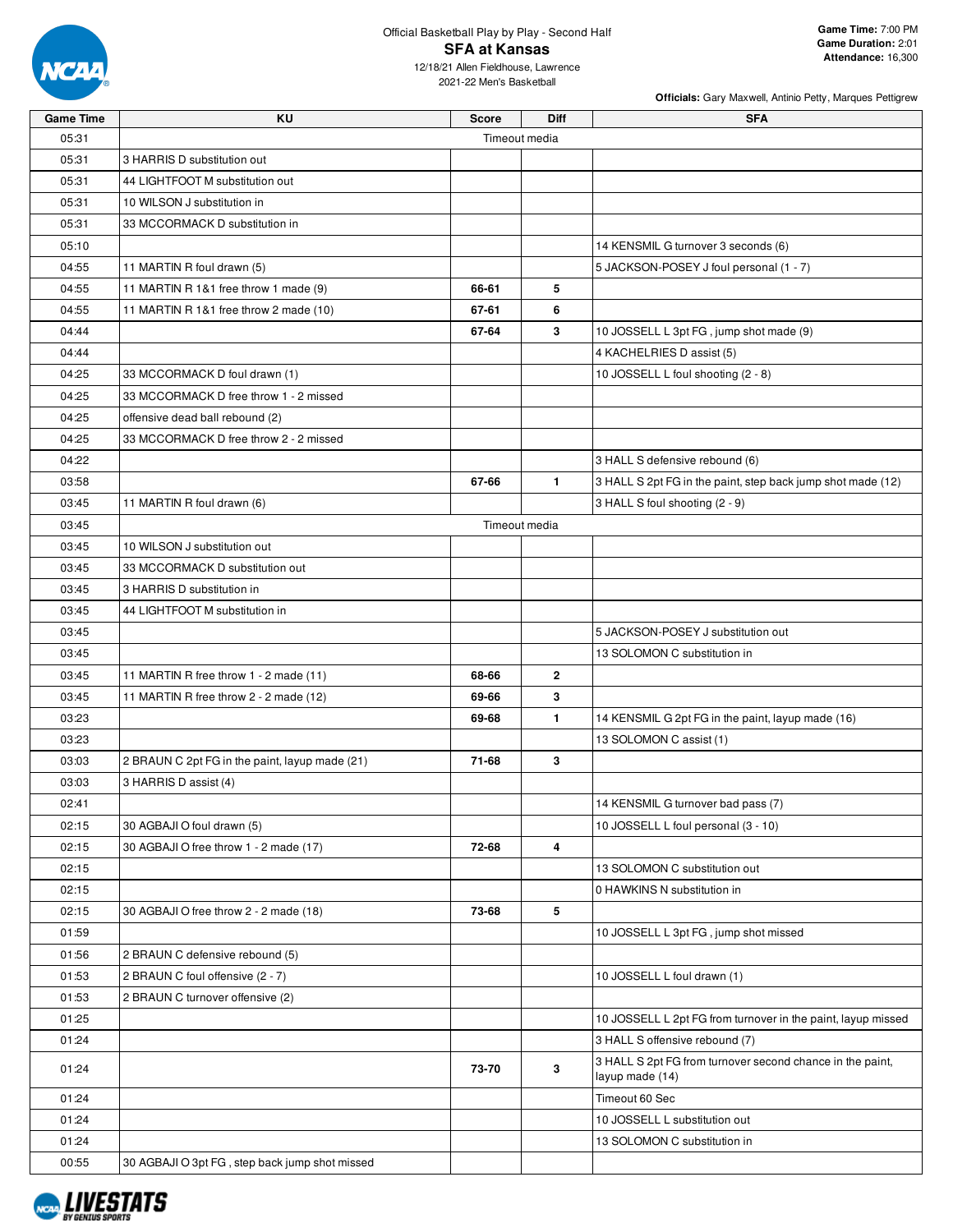

# Official Basketball Play by Play - Second Half **SFA at Kansas**

12/18/21 Allen Fieldhouse, Lawrence 2021-22 Men's Basketball

| <b>Game Time</b> | KU                                                    | <b>Score</b>        | <b>Diff</b>    | <b>SFA</b>                                                        |
|------------------|-------------------------------------------------------|---------------------|----------------|-------------------------------------------------------------------|
| 00:51            | 2 BRAUN C offensive rebound (6)                       |                     |                |                                                                   |
| 00:34            | 11 MARTIN R 3pt FG second chance, jump shot made (15) | 76-70               | 6              |                                                                   |
| 00:27            |                                                       | 76-72               | 4              | 4 KACHELRIES D 2pt FG fast break in the paint, layup made<br>(18) |
| 00:26            | 3 HARRIS D foul drawn (2)                             |                     |                | 0 HAWKINS N foul personal (5 - 11)                                |
| 00:26            | 3 HARRIS D free throw 1 - 2 made (1)                  | $77 - 72$           | 5              |                                                                   |
| 00:26            | 3 HARRIS D free throw 2 - 2 made (2)                  | 78-72               | 6              |                                                                   |
| 00:26            | Timeout 30 Sec                                        |                     |                |                                                                   |
| 00:26            | 44 LIGHTFOOT M substitution out                       |                     |                |                                                                   |
| 00:26            | 10 WILSON J substitution in                           |                     |                |                                                                   |
| 00:26            |                                                       |                     |                | 0 HAWKINS N substitution out                                      |
| 00:26            |                                                       |                     |                | 10 JOSSELL L substitution in                                      |
| 00:20            |                                                       |                     |                | 4 KACHELRIES D turnover lost ball (2)                             |
| 00:19            | 3 HARRIS D foul drawn (3)                             |                     |                | 10 JOSSELL L foul personal (4 - 12)                               |
| 00:19            | 3 HARRIS D free throw 1 - 2 made (3)                  | 79-72               | $\overline{7}$ |                                                                   |
| 00:19            | 3 HARRIS D free throw 2 - 2 made (4)                  | 80-72               | 8              |                                                                   |
| 00:05            |                                                       |                     |                | 14 KENSMIL G 2pt FG in the paint, layup blocked                   |
| 00:05            | 2 BRAUN C block (2)                                   |                     |                |                                                                   |
| 00:04            | 3 HARRIS D defensive rebound (2)                      |                     |                |                                                                   |
| 00:04            | Timeout 30 Sec                                        |                     |                |                                                                   |
|                  |                                                       | <b>END OF GAME</b>  |                |                                                                   |
|                  |                                                       | <b>KU 80-72 SFA</b> |                |                                                                   |

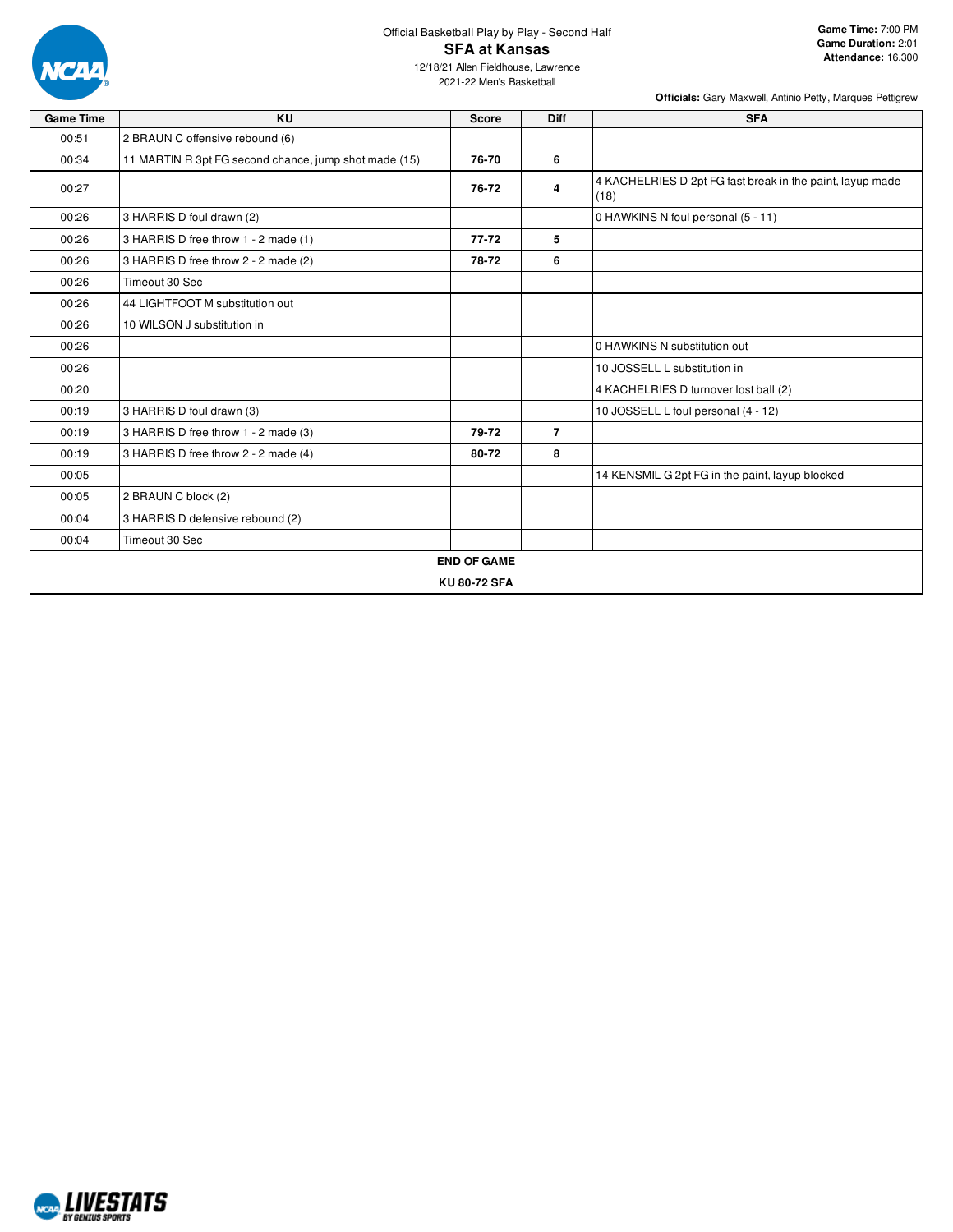

**SFA - 41**

**Officials:** Gary Maxwell, Antinio Petty, Marques Pettigrew

|               |                      |   |       | FG        | 3P       | FT      |           |           | <b>Rebounds</b> | <b>Fouls</b> |                | TP              | AS I | <b>TO ST</b> |   | <b>Blocks</b> |           | $+/-$ |
|---------------|----------------------|---|-------|-----------|----------|---------|-----------|-----------|-----------------|--------------|----------------|-----------------|------|--------------|---|---------------|-----------|-------|
|               | NO. Name             |   | Min   | M-A       | M-A      | M-A     | <b>OR</b> | <b>DR</b> | <b>TOT</b>      | <b>PF</b>    | <b>FD</b>      |                 |      |              |   | <b>BS</b>     | <b>BA</b> |       |
| 13            | Calvin Solomon       | F | 11:45 | 1-1       | $0 - 0$  | $0-0$   | 0         |           |                 | 2            |                | ົ               |      | 2            |   |               |           | -6    |
| 14            | Gavin Kensmil        | F | 20:00 | $4-6$     | $0 - 0$  | 0-0     | 0         | 5         | 5               |              | 3              | 8               | 3    | 4            |   | 0             |           | $-1$  |
| 0             | Nigel Hawkins        | G | 12:08 | $0 - 1$   | $0 - 1$  | 0-0     | 0         | $\Omega$  | 0               | 3            | $\Omega$       | 0               |      | 0            |   | 0             |           | 0     |
| 4             | David Kachelries     | G | 18:11 | $5 - 8$   | $2 - 3$  | $-2$    |           | $\Omega$  |                 | $\Omega$     | $\overline{c}$ | 13 <sup>°</sup> | 3    |              |   | O             | 0         |       |
| 10            | Latrell Jossell      | G | 16:41 | $3 - 7$   | $3-5$    | 0-0     | 0         |           |                 | 4            |                | 9               | 0    | 2            |   | 0             |           | 5     |
| 3             | Sadaidriene Hall     |   | 13:51 | $3 - 3$   | $0 - 0$  | $0 - 0$ |           |           | $\overline{2}$  |              | $\Omega$       | 6               |      | 0            |   | 0             | 0         | -8    |
| 5             | Jaylin Jackson-Posey |   | 07:24 | 1-2       | $1 - 1$  | $0-0$   | 0         | $\Omega$  | 0               |              | 0              | 3               | 0    |              |   |               |           | 4     |
| Team          |                      |   |       |           |          |         | 0         |           |                 |              |                | 0               |      | 0            |   |               |           |       |
| <b>Totals</b> |                      |   |       | $17 - 28$ | $6 - 10$ | -2      | 2         | 9         |                 | 12           |                | -41             | 9    | 10           | 4 |               | 2         | $-1$  |

| <b>Shooting By Period</b> |          |       |  |  |  |  |  |  |  |
|---------------------------|----------|-------|--|--|--|--|--|--|--|
| ond FG%                   | 17-28    | 60.7% |  |  |  |  |  |  |  |
| 3PT%                      | $6 - 10$ | 60.0% |  |  |  |  |  |  |  |
| FT%                       | $1-2$    | 50%   |  |  |  |  |  |  |  |
| GM FG%                    | 17-28    | 60.7% |  |  |  |  |  |  |  |
| 3PT%                      | $6 - 10$ | 60.0% |  |  |  |  |  |  |  |
| FT%                       | $1 - 2$  | 50.0% |  |  |  |  |  |  |  |

Dead Ball Rebounds: 1, 0

**Kansas - 42**

**Technical Fouls:**:NONE

|               |                        |             | FG        | 3P      | FТ      |                |           | <b>Rebounds</b> |                | <b>Fouls</b>   |          |   | AS TO ST |          |           | <b>Blocks</b> |       |
|---------------|------------------------|-------------|-----------|---------|---------|----------------|-----------|-----------------|----------------|----------------|----------|---|----------|----------|-----------|---------------|-------|
|               | NO. Name               | Min         | M-A       | M-A     | M-A     | OR.            | <b>DR</b> | тот             | PF.            | <b>FD</b>      | TР       |   |          |          | <b>BS</b> | <b>BA</b>     | $+/-$ |
| 33            | David McCormack        | FI<br>07:55 | 1-1       | 0-0     | $0 - 2$ | 0              | 0         |                 |                |                | 2        | 0 | 2        | 2        |           | $\Omega$      | $-10$ |
| 2             | <b>Christian Braun</b> | 20:00<br>GI | $5-5$     | $1 - 1$ | $2 - 3$ | $\overline{2}$ | 3         | 5               |                | $\overline{2}$ | 13       |   | 2        | 0        | 2         | $\mathbf 0$   |       |
| 3             | Dajuan Harris          | GI<br>13:14 | $0 - 1$   | $0-0$   | 4-4     | 0              | 2         | 2               |                | 2              | 4        | 3 | 0        | $\Omega$ | ი         | 0             |       |
| 11            | <b>Remy Martin</b>     | 20:00<br>Gl | $2 - 3$   | $1 - 1$ | 7-9     | 0              | $\Omega$  | $\Omega$        | $\overline{2}$ | 5              | 12       | 2 | 2        |          | 0         | 0             |       |
| 30            | Ochai Agbaji           | 20:00<br>Gl | $2 - 7$   | -4      | $2-2$   | 0              | 2         | 2               |                | 2              |          | 0 | 3        |          |           | 0             |       |
| 44            | Mitch Lightfoot        | 11:39       | $1-2$     | $0 - 0$ | $0 - 0$ |                |           | $\overline{c}$  | 3              | $\Omega$       | 2        |   | 0        | 0        | 0         |               |       |
| 10            | Jalen Wilson           | 07:12       | $1-2$     | $0-0$   | $0 - 0$ | 0              | $\Omega$  |                 | 0              | $\Omega$       | 2        |   | 0        |          |           | 0             | -8    |
| Team          |                        |             |           |         |         | $\Omega$       |           |                 |                |                | $\Omega$ |   | $\Omega$ |          |           |               |       |
| <b>Totals</b> |                        |             | $12 - 21$ | 3-6     | $15-20$ | 3              | 9         | 12              |                | 12             | 42       | 8 | 9        | 5        | ິ         |               |       |

| <b>Shooting By Period</b> |           |       |  |  |  |  |  |  |  |  |  |  |  |
|---------------------------|-----------|-------|--|--|--|--|--|--|--|--|--|--|--|
| 2nd FG%                   | $12 - 21$ | 57.1% |  |  |  |  |  |  |  |  |  |  |  |
| 3PT%                      | $3-6$     | 50.0% |  |  |  |  |  |  |  |  |  |  |  |
| FT%                       | 15-20     | 75%   |  |  |  |  |  |  |  |  |  |  |  |
| GM FG%                    | $12 - 21$ | 57.1% |  |  |  |  |  |  |  |  |  |  |  |
| 3PT%                      | $3-6$     | 50.0% |  |  |  |  |  |  |  |  |  |  |  |
| FT%                       | 15-20     | 75.0% |  |  |  |  |  |  |  |  |  |  |  |

Dead Ball Rebounds: 2, 0

|                                                               | <b>SFA</b> | ΚU                                      |  |
|---------------------------------------------------------------|------------|-----------------------------------------|--|
| <b>Biggest lead</b>                                           |            | 1 ( $2^{nd}$ 12:30) 9 ( $2^{nd}$ 16:50) |  |
| <b>Best Scoring Run</b> $9(2^{nd} 15:12)$ 7( $2^{nd} 16:50$ ) |            |                                         |  |
| <b>Lead Changes</b>                                           |            |                                         |  |
| <b>Times Tied</b>                                             |            |                                         |  |
| <b>Time with Lead</b>                                         | 00:14      | 17:46                                   |  |

**Points from SFA KU Turnovers** | 13 | 15 **Paint** 22 16 **Second Chance** 5 7 **Fast Breaks** 4 8 **Bench** 9 4

**Technical Fouls:**:NONE

| <b>Period by Period Scoring</b> |     |     |     |  |  |  |  |  |  |  |  |  |
|---------------------------------|-----|-----|-----|--|--|--|--|--|--|--|--|--|
|                                 | 1st | 2nd | TOT |  |  |  |  |  |  |  |  |  |
| <b>SFA</b>                      | 31  | 41  | 72  |  |  |  |  |  |  |  |  |  |
| κu                              | 38  | 42  | 80  |  |  |  |  |  |  |  |  |  |

**Game Notes:**SFA #0 N. Hawkins fouled out with 26 seconds remaining in the second half. ♦

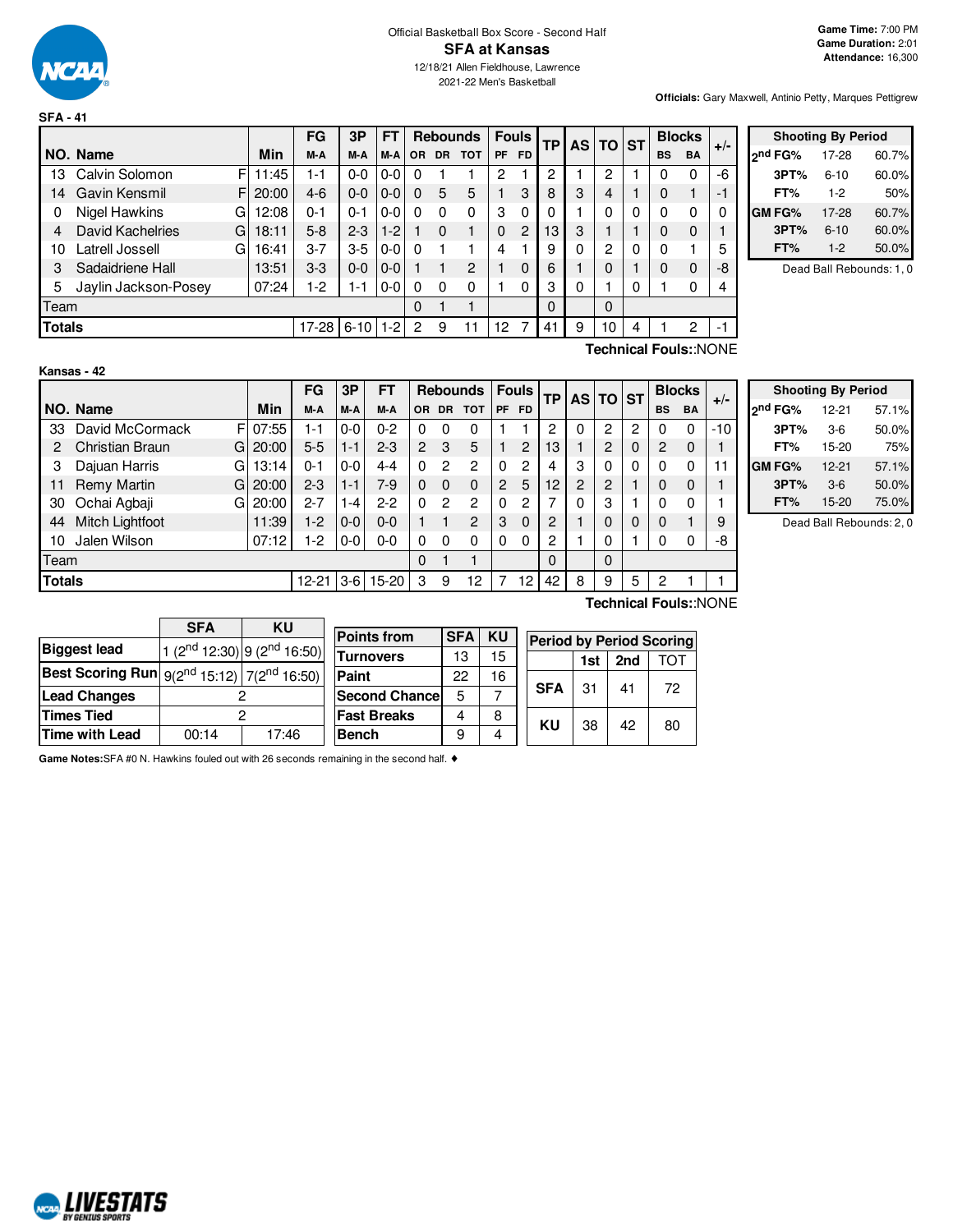



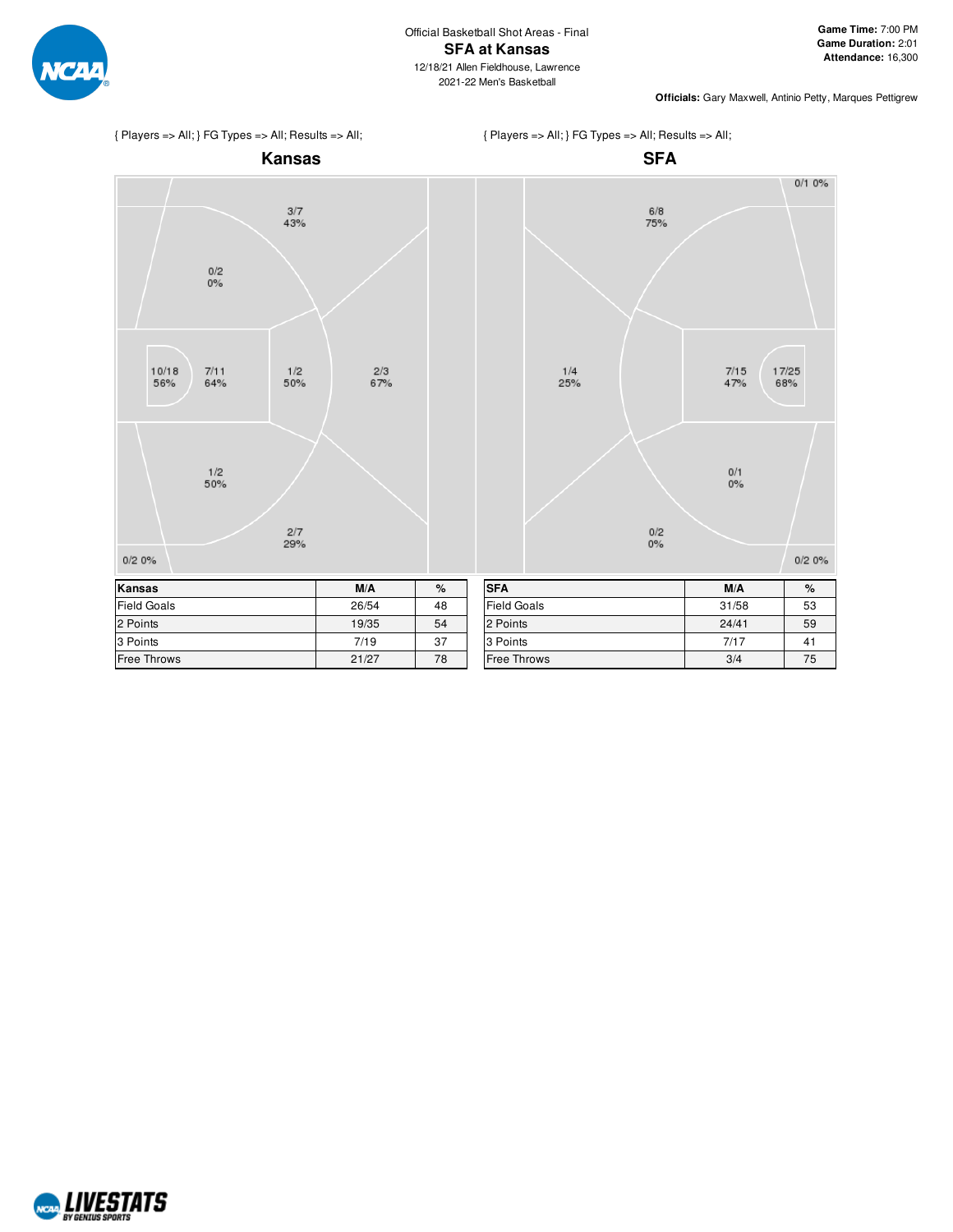| <b>SFA</b>     |                         |       |             |              |           |       |                    |                |      |                |                          |          |                 |          |                |                |                  |
|----------------|-------------------------|-------|-------------|--------------|-----------|-------|--------------------|----------------|------|----------------|--------------------------|----------|-----------------|----------|----------------|----------------|------------------|
| <b>No</b>      | <b>Name</b>             |       | <b>Mins</b> | <b>Score</b> |           |       | <b>Points Diff</b> | Points per Min |      | <b>Assists</b> |                          |          | <b>Rebounds</b> |          | <b>Steals</b>  |                | <b>Turnovers</b> |
|                |                         | On    | Off         | On           | Off       | On    | Off                | On             | Off  | On             | Off                      | On       | Off             | On       | Off            | On             | Off              |
| 0              | Nigel Hawkins           | 29:11 | 10:49       | $50 - 60$    | $22 - 20$ | $-10$ | 2                  | 1.71           | 2.03 | 10             | 6                        | 23       | 8               | 8        |                | 15             | 5                |
| $\overline{2}$ | Jonathan Aku            | 01:24 | 38:36       | $0 - 5$      | $72 - 75$ | $-5$  | $-3$               | 0.00           | 1.87 | $\mathbf{0}$   | 16                       | $\Omega$ | 31              | $\Omega$ | 9              | $\overline{2}$ | 18               |
| 3              | Sadaidriene Hall        | 28:31 | 11:29       | $52 - 55$    | $20 - 25$ | -3    | $-5$               | 1.82           | 1.74 | 12             | 4                        | 25       | 6               | 6        | 3              | 11             | 9                |
| $\overline{4}$ | <b>David Kachelries</b> | 35:13 | 04:47       | $63 - 68$    | $9 - 12$  | $-5$  | $-3$               | 1.79           | 1.88 | 13             | 3                        | 29       | 2               |          | $\overline{c}$ | 16             | 4                |
| 5              | Jaylin Jackson-Posey    | 16:05 | 23:55       | $30 - 31$    | $42 - 49$ | -1    | $-7$               | .87            | 1.76 | 9              | $\overline{\phantom{0}}$ | 12       | 19              | 3        | 6              | 9              | 11               |
| 10             | Latrell Jossell         | 27:42 | 12:18       | $49 - 54$    | $23 - 26$ | $-5$  | $-3$               | 1.77           | 1.87 | 12             | 4                        | 18       | 13              | 6        | 3              | 15             | 5                |
| 13             | Calvin Solomon          | 23:18 | 16:42       | $44 - 52$    | $28 - 28$ | -8    |                    | .89            | 1.68 | 8              | 8                        | 17       | 14              | 6        | 3              | 14             | 6                |
| 14             | Gavin Kensmil           | 36:24 | 03:36       | $66 - 75$    | $6 - 5$   | -9    |                    | 1.81           | 1.67 | 15             |                          | 25       | 6               | 8        |                | 16             | 4                |
| 22             | Nana Antwi-Boasiako     | 02:12 | 37:48       | $6 - 0$      | $66 - 80$ | 6     | $-14$              | 2.73           | 1.75 |                | 15                       | 6        | 25              |          | 8              | $\Omega$       | 18               |

## **Kansas**

| <b>No</b>      | Name                |       | <b>Mins</b> |           | <b>Score</b> |      | <b>Points Diff</b> |      | Points per Min |    | <b>Assists</b>  | <b>Rebounds</b> |     | <b>Steals</b> |                |    | <b>Turnovers</b> |
|----------------|---------------------|-------|-------------|-----------|--------------|------|--------------------|------|----------------|----|-----------------|-----------------|-----|---------------|----------------|----|------------------|
|                |                     | On    | Off         | On        | Off          | On   | Off                | On   | Off            | On | Off             | On              | Off | On.           | Off            | On | Off              |
|                | Joseph Yesufu       | 01:40 | 38:20       | $0 - 6$   | $80 - 66$    | -6   | 14                 | 0.00 | 2.09           | 0  | 14              |                 | 27  |               | 8              | ∩  | 13               |
| $\overline{2}$ | Christian Braun     | 36:04 | 03:56       | $70 - 66$ | $10 - 6$     | 4    |                    | 1.94 | 2.54           | 13 |                 | 25              | 3   | 8             | $\Omega$       | 14 |                  |
| 3              | Dajuan Harris       | 23:55 | 16:05       | 46 - 39   | $34 - 33$    |      |                    | .92  | 2.11           | 10 | 4               | 19              | 9   | 3             | 5              | 8  |                  |
| 10             | Jalen Wilson        | 20:14 | 19:46       | $41 - 36$ | $39 - 36$    | 5    |                    | 2.03 | 1.97           | 5  | 9               | 13              | 15  | 6             | $\overline{2}$ |    | 8                |
| 11             | Remy Martin         | 35:41 | 04:19       | $75 - 65$ | $5 - 7$      | 10   | -2                 | 2.10 | 1.16           | 13 |                 | 25              | 3   |               |                | 14 |                  |
| 21             | Zach Clemence       | 03:56 | 36:04       | $10 - 6$  | $70 - 66$    | 4    |                    | 2.54 | 1.94           |    | 13              | 3               | 25  | 0             | 8              |    | 14               |
| 30             | Ochai Agbaji        | 38:56 | 01:04       | $79 - 70$ | $-2$         | 9    | - 1                | 2.03 | 0.94           | 14 | 0               | 27              |     | 8             | $\Omega$       | 14 |                  |
| 33             | David McCormack     | 09:57 | 30:03       | $16 - 23$ | $64 - 49$    | $-7$ | 15                 | 1.61 | 2.13           | 4  | 10 <sup>1</sup> | 5               | 23  | 4             | 4              | 6  | 9                |
| 44             | Mitch Lightfoot     | 25:41 | 14:19       | $52 - 43$ | $28 - 29$    | 9    | - 1                | 2.02 | 1.96           | 9  | 5               | 19              | 9   |               | 4              | 8  |                  |
| 55             | Jalen Coleman-Lands | 03:56 | 36:04       | $11 - 6$  | $69 - 66$    |      |                    | 2.80 | 1.91           |    | 13              | 3               | 25  | 0             | 8              |    | 14               |

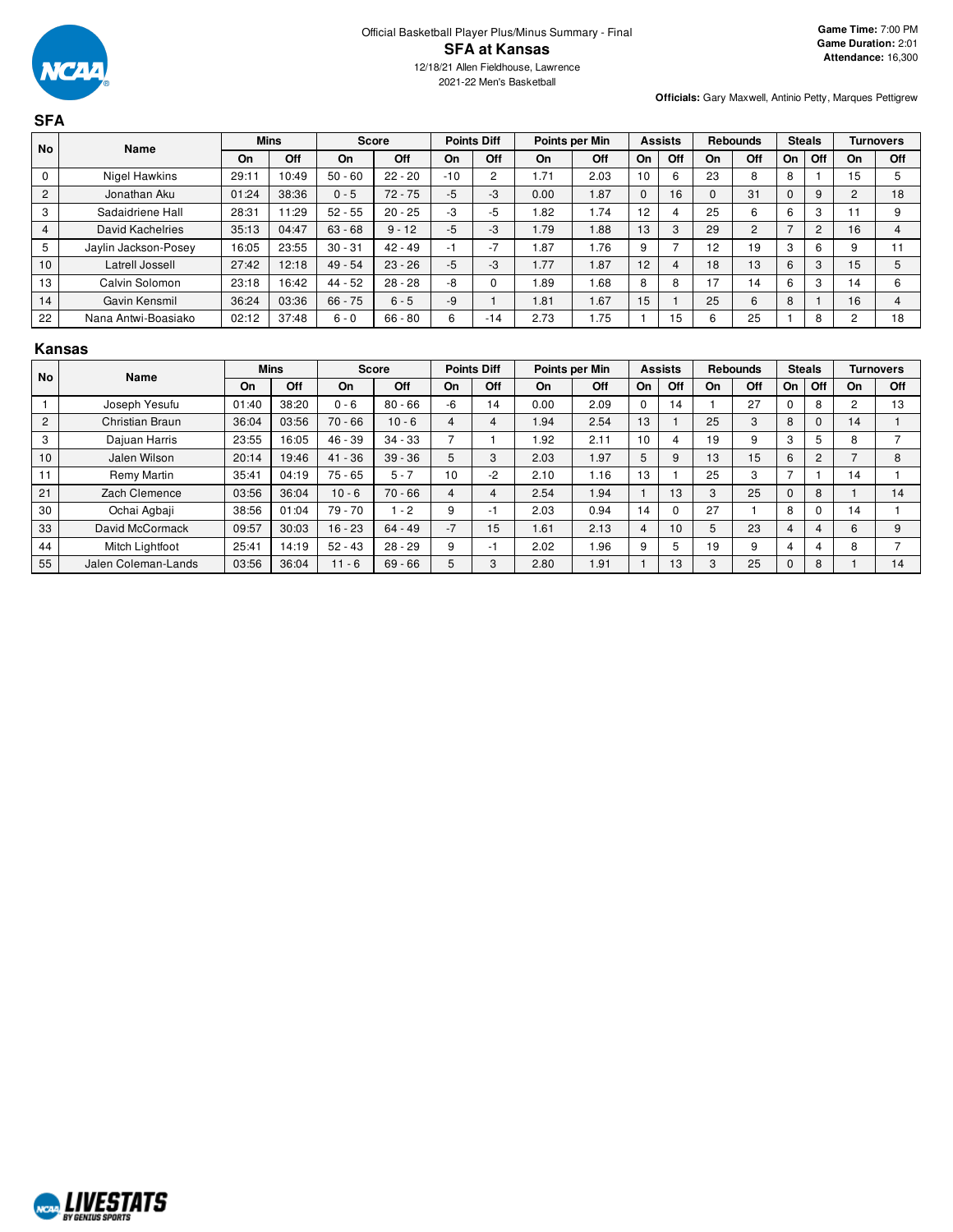

## Players => AllFG Types=>AllResults=>All **SFA**









| <b>O</b> Made | (N) Missed |
|---------------|------------|
|---------------|------------|

N - Player Number

| <b>SFA</b>         | M/A   | $\%$ | <b>SFA</b>               | M/A          | $\%$ |
|--------------------|-------|------|--------------------------|--------------|------|
| <b>Field Goals</b> | 31/58 | 53   | Points in the Paint      | 48 (24 / 40) | 60   |
| 2 Points           | 24/41 | 59   | <b>Fast Break Points</b> | 14 (8/8)     | 100  |
| 3 Points           | 7/17  | 41   | Second Chance Points     | (3/6)        | 50   |
| <b>Free Throws</b> | 3/4   | 75   | Effective FG%            | 59           |      |

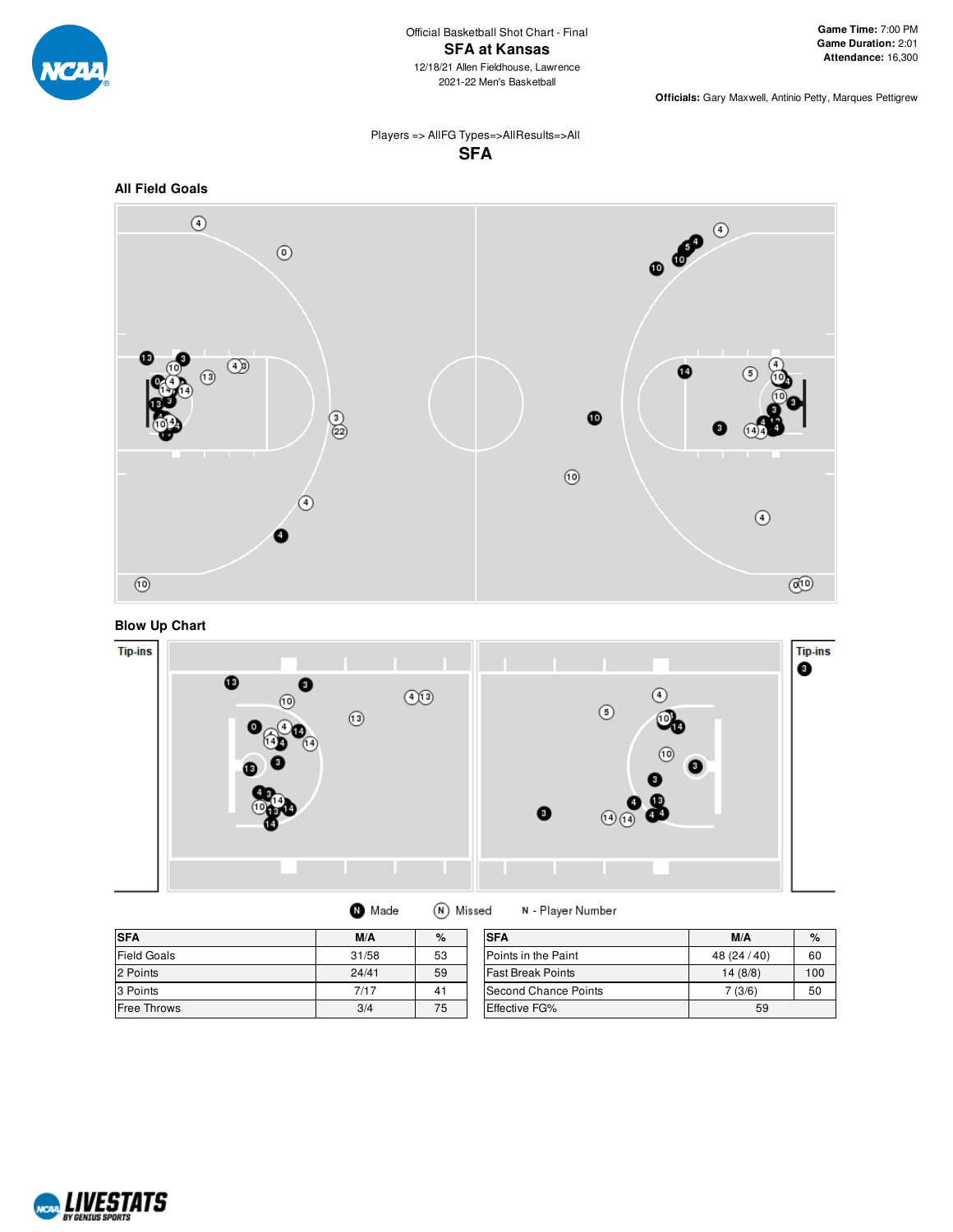

# Players => AllFG Types=>AllResults=>All

**Kansas**







(N) Missed **O** Made

N - Player Number

| Kansas             | M/A   | %  | Kansas                   | M/A       | $\%$     |
|--------------------|-------|----|--------------------------|-----------|----------|
| <b>Field Goals</b> | 26/54 | 48 | Points in the Paint      | 34(17/29) | 59       |
| 2 Points           | 19/35 | 54 | <b>Fast Break Points</b> | 13(8/11)  | 73       |
| 3 Points           | 7/19  | 37 | Second Chance Points     | 15(8/11)  | 70<br>د. |
| <b>Free Throws</b> | 21/27 | 78 | <b>Effective FG%</b>     | 55        |          |

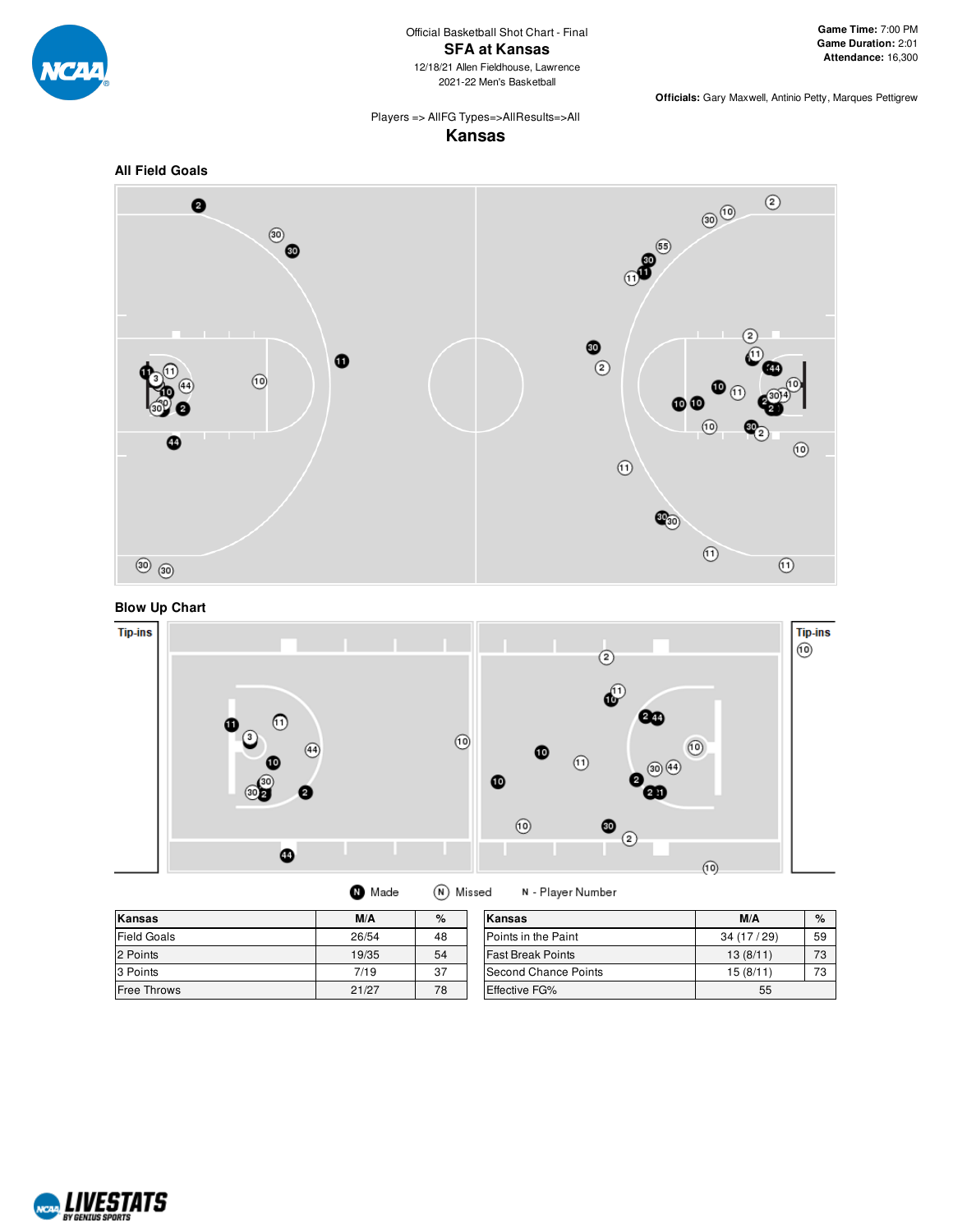

**SFA**

| Lineup                                                                            | Quarter<br><b>On</b> | Time<br><b>On</b> | Quarter<br>Off | <b>Time</b><br>Off | Time on<br>Court | <b>Score</b> | <b>Score</b><br><b>Diff</b> | <b>Reb StilTov Ass</b> |              |                |                | <b>PPP</b> |
|-----------------------------------------------------------------------------------|----------------------|-------------------|----------------|--------------------|------------------|--------------|-----------------------------|------------------------|--------------|----------------|----------------|------------|
| 0- Hawkins N/4- Kachelries D/10- Jossell L/13- Solomon C/14- Kensmil<br>G/        | $\mathbf{1}$         | 20:00             | $\mathbf{1}$   | 17:58              | 02:02            | $2 - 5$      | $-3$                        | $\mathbf{2}^{\prime}$  | $\mathbf 0$  | $\Omega$       | $\mathbf 0$    | 0.6667     |
| 0- Hawkins N/3- Hall S/4- Kachelries D/10- Jossell L/14- Kensmil G/               | $\mathbf{1}$         | 17:58             | $\mathbf{1}$   | 14:47              | 03:11            | $2 - 4$      | $-2$                        | 3                      | $\mathbf{1}$ | $\overline{2}$ | $\mathbf{1}$   | 0.3333     |
| 0- Hawkins N/3- Hall S/4- Kachelries D/5- Jackson-Posey J/14- Kensmil<br>G/       | $\mathbf{1}$         | 14:47             | $\mathbf{1}$   | 13:00              | 01:47            | $3 - 3$      | $\mathbf 0$                 | 2                      | $\mathbf 0$  | $\mathbf{1}$   | $\mathbf{1}$   | 1.0000     |
| 0- Hawkins N/2- Aku J/4- Kachelries D/5- Jackson-Posey J/13- Solomon<br>C/        | $\mathbf{1}$         | 13:00             | $\mathbf{1}$   | 11:36              | 01:24            | $0 - 5$      | $-5$                        | $\mathbf 0$            | $\mathbf 0$  | $\overline{2}$ | 0              | 0.0000     |
| 3- Hall S/4- Kachelries D/5- Jackson-Posey J/13- Solomon C/14-<br>Kensmil G/      | $\mathbf{1}$         | 11:36             | $\mathbf{1}$   | 09:04              | 02:32            | $6 - 5$      | $\mathbf{1}$                | $\overline{2}$         | $\mathbf{1}$ | $\Omega$       | $\mathbf{1}$   | 1.5000     |
| 0- Hawkins N/3- Hall S/5- Jackson-Posey J/13- Solomon C/14- Kensmil<br>G/         | $\mathbf{1}$         | 09:04             | $\mathbf{1}$   | 08:00              | 01:04            | $2 - 1$      | $\mathbf{1}$                | $\mathbf{1}$           | $\mathbf{1}$ | $\Omega$       | $\mathbf{1}$   | 1.0000     |
| 0- Hawkins N/3- Hall S/5- Jackson-Posey J/13- Solomon C/22- Antwi-<br>Boasiako N/ | 1                    | 08:00             | $\mathbf{1}$   | 08:00              | 00:00            | $2 - 0$      | $\overline{2}$              | $\Omega$               | $\mathbf 0$  | $\Omega$       | $\Omega$       | 2.2727     |
| 0- Hawkins N/3- Hall S/4- Kachelries D/13- Solomon C/22- Antwi-<br>Boasiako N/    | 1                    | 08:00             | $\mathbf{1}$   | 05:48              | 02:12            | $4 - 0$      | 4                           | 6                      | $\mathbf{1}$ | $\mathbf{2}$   | 1.             | 1.0000     |
| 3- Hall S/4- Kachelries D/10- Jossell L/13- Solomon C/14- Kensmil G/              | $\mathbf{1}$         | 05:48             | $\mathbf{1}$   | 05:23              | 00:25            | $2 - 0$      | $\overline{c}$              | $\mathbf{1}$           | $\mathbf 0$  | $\mathbf 0$    | $\mathbf{0}$   | 2.0000     |
| 0- Hawkins N/3- Hall S/4- Kachelries D/10- Jossell L/14- Kensmil G/               | $\mathbf{1}$         | 05:23             | $\mathbf{1}$   | 04:07              | 01:16            | $4 - 3$      | $\mathbf{1}$                | $\mathbf{1}$           | $\mathbf 0$  | $\mathbf 0$    | $\mathbf{1}$   | 2.0000     |
| 0- Hawkins N/5- Jackson-Posey J/10- Jossell L/13- Solomon C/14-<br>Kensmil G/     | $\mathbf{1}$         | 04:07             | $\mathbf{1}$   | 02:13              | 01:54            | $2 - 6$      | $-4$                        | $\mathbf{1}$           | $\mathbf 0$  | 3              | 1.             | 0.5000     |
| 0- Hawkins N/3- Hall S/4- Kachelries D/10- Jossell L/14- Kensmil G/               | $\mathbf{1}$         | 02:13             | $\overline{2}$ | 20:00              | 02:13            | $2 - 6$      | $-4$                        | $\mathbf{1}$           | $\mathbf{1}$ | $\mathbf 0$    | $\mathbf 0$    | 0.6667     |
| 0- Hawkins N/4- Kachelries D/10- Jossell L/13- Solomon C/14- Kensmil<br>G/        | $\overline{2}$       | 20:00             | $\overline{2}$ | 13.51              | 06:09            | 16-9         | $\overline{7}$              | 3                      | 3            | 4              | 3              | 1.2422     |
| 0- Hawkins N/3- Hall S/5- Jackson-Posey J/10- Jossell L/14- Kensmil G/            | $\overline{2}$       | 13:51             | $\overline{2}$ | 12:02              | 01:49            | $3 - 5$      | $-2$                        | $\mathbf 0$            | $\mathbf{1}$ | $\mathbf{1}$   | 1              | 1.5000     |
| 0- Hawkins N/3- Hall S/4- Kachelries D/5- Jackson-Posey J/14- Kensmil<br>G/       | $\overline{2}$       | 12:02             | $\overline{2}$ | 11:49              | 00:13            | $0 - 0$      | $\Omega$                    | $\mathbf{1}$           | $\mathbf 0$  | $\Omega$       | $\Omega$       | 0.0000     |
| 0- Hawkins N/3- Hall S/4- Kachelries D/13- Solomon C/14- Kensmil G/               | $\overline{2}$       | 11:49             | $\overline{2}$ | 09:41              | 02:08            | $4 - 7$      | $-3$                        | $\mathbf{1}$           | $\mathbf 0$  | $\mathbf 0$    | $\Omega$       | 1.3333     |
| 3- Hall S/4- Kachelries D/10- Jossell L/13- Solomon C/14- Kensmil G/              | $\overline{2}$       | 09:41             | $\overline{2}$ | 09:07              | 00:34            | $0 - 2$      | $-2$                        | $\mathbf 0$            | $\pmb{0}$    |                | 0              | 0.0000     |
| 3- Hall S/4- Kachelries D/5- Jackson-Posey J/10- Jossell L/14- Kensmil<br>G/      | $\overline{2}$       | 09:07             | $\overline{2}$ | 03:45              | 05:22            | $12-6$       | 6                           | 5                      | $\mathbf 0$  | $\overline{c}$ | $\overline{4}$ | 1.3333     |
| 3- Hall S/4- Kachelries D/10- Jossell L/13- Solomon C/14- Kensmil G/              | $\overline{2}$       | 03:45             | $\overline{2}$ | 02:15              | 01:30            | $2 - 5$      | $-3$                        | $\mathbf 0$            | $\mathbf 0$  | $\mathbf{1}$   | 1              | 1.0000     |
| 0- Hawkins N/3- Hall S/4- Kachelries D/10- Jossell L/14- Kensmil G/               | $\overline{2}$       | 02:15             | $\overline{2}$ | 01:24              | 00:51            | $2 - 1$      | $\mathbf{1}$                | $\mathbf{1}$           | $\mathbf 0$  | $\mathbf 0$    | $\Omega$       | 1.0000     |
| 0- Hawkins N/3- Hall S/4- Kachelries D/13- Solomon C/14- Kensmil G/               | $\overline{2}$       | 01:24             | $\overline{c}$ | 00:26              | 00:58            | $2 - 5$      | -3                          | 0                      | $\mathbf 0$  | $\mathbf 0$    | 0              | 2.0000     |
| 3- Hall S/4- Kachelries D/10- Jossell L/13- Solomon C/14- Kensmil G/              | $\overline{2}$       | 00:26             | $\overline{c}$ | 00:00              | 00:26            | $0 - 2$      | $-2$                        | $\Omega$               | $\mathbf 0$  |                | $\Omega$       | 0.0000     |

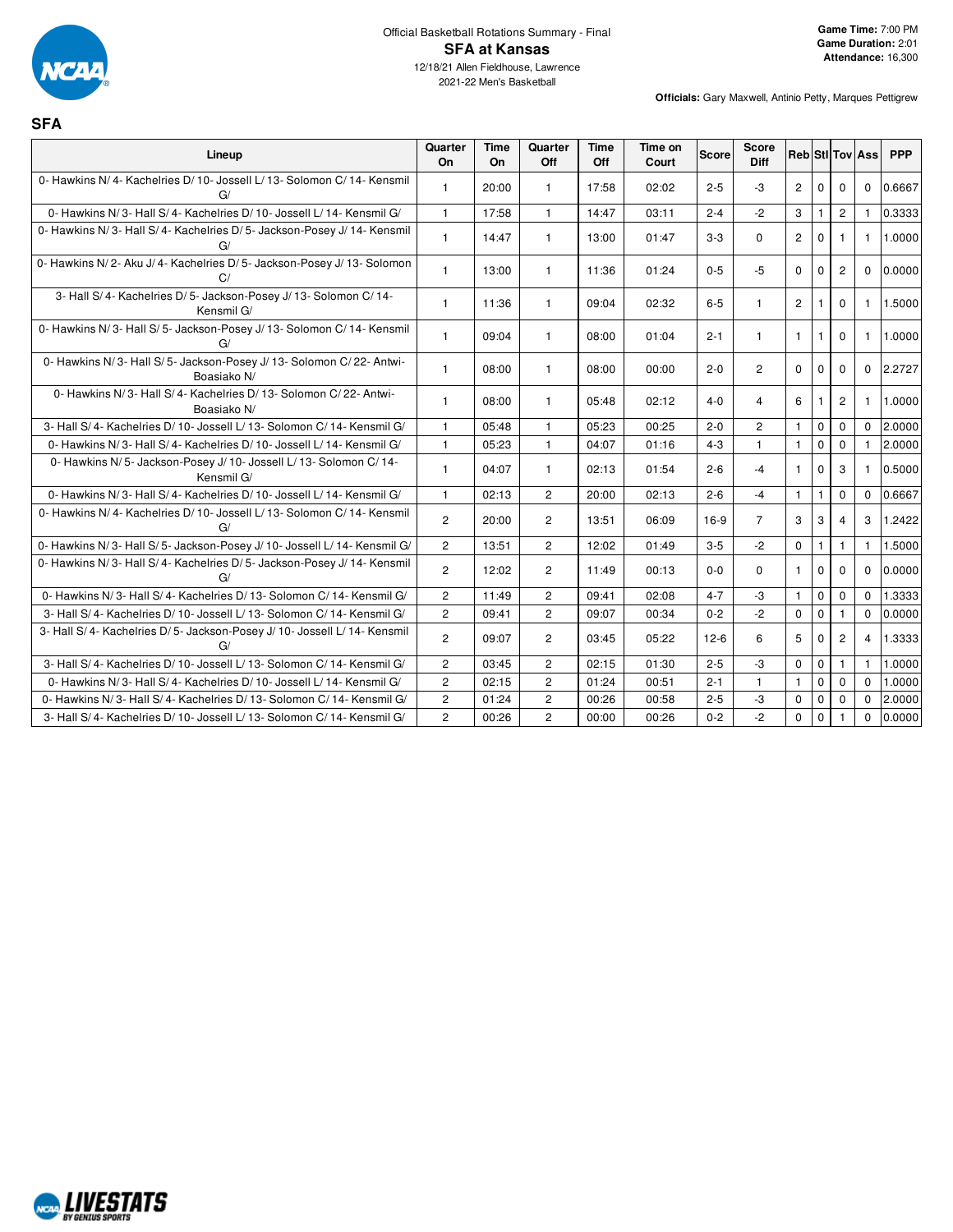

| Kansas                                                                               |                |                   |                |                    |                  |           |                      |                |                |          |                        |            |
|--------------------------------------------------------------------------------------|----------------|-------------------|----------------|--------------------|------------------|-----------|----------------------|----------------|----------------|----------|------------------------|------------|
| Lineup                                                                               | Quarter<br>On  | <b>Time</b><br>On | Quarter<br>Off | Time<br><b>Off</b> | Time on<br>Court | Score     | Score<br><b>Diff</b> |                |                |          | <b>Reb StilTov Ass</b> | <b>PPP</b> |
| 2- Braun C/3- Harris D/11- Martin R/30- Agbaji O/33- McCormack D/                    |                | 20:00             |                | 17:58              | 02:02            | $5 - 2$   | 3                    | $\overline{2}$ | $\Omega$       | $\Omega$ | $\overline{2}$         | .2500      |
| 2- Braun C/3- Harris D/11- Martin R/30- Agbaji O/44- Lightfoot M/                    |                | 17:58             |                | 16:43              | 01:15            | $2 - 2$   | $\Omega$             | $\overline{2}$ | $\mathbf 0$    |          | $\Omega$               | 0.6667     |
| 2- Braun C/3- Harris D/10- Wilson J/30- Agbaii O/44- Lightfoot M/                    |                | 16:43             |                | 13:00              | 03:43            | $5-3$     | $\overline{2}$       | 3              |                | $\Omega$ |                        | 1.0000     |
| 10- Wilson J/ 11- Martin R/ 21- Clemence Z/ 30- Agbaji O/ 55- Coleman-<br>Lands $J/$ |                | 13:00             |                | 09:04              | 03:56            | $10-6$    | 4                    | 3              | $\Omega$       |          |                        | 1.4535     |
| 2- Braun C/3- Harris D/11- Martin R/44- Lightfoot M/55- Coleman-<br>Lands $J/$       |                | 09:04             |                | 09:04              | 00:00            | $1 - 0$   |                      | $\Omega$       | $\Omega$       | $\Omega$ | $\Omega$               | 2.2727     |
| 1- Yesufu J/2- Braun C/3- Harris D/11- Martin R/44- Lightfoot M/                     |                | 09:04             |                | 08:00              | 01:04            | $0 - 2$   | $-2$                 |                | $\mathbf 0$    |          | $\Omega$               | 0.0000     |
| 1- Yesufu J/2- Braun C/3- Harris D/30- Agbaji O/44- Lightfoot M/                     |                | 08:00             |                | 07:24              | 00:36            | $0 - 4$   | $-4$                 | $\Omega$       | $\Omega$       |          | $\Omega$               | 0.0000     |
| 2- Braun C/3- Harris D/11- Martin R/30- Agbaji O/44- Lightfoot M/                    |                | 07:24             |                | 05:23              | 02:01            | $0 - 4$   | $-4$                 | $\Omega$       |                | $\Omega$ | $\Omega$               | 0.0000     |
| 2- Braun C/ 10- Wilson J/ 11- Martin R/ 30- Agbaii O/ 44- Lightfoot M/               |                | 05:23             | $\overline{2}$ | 20:00              | 05:23            | $15-8$    | $\overline{7}$       | 5              |                |          | $\overline{2}$         | 1.5369     |
| 2- Braun C/10- Wilson J/11- Martin R/30- Agbaji O/33- McCormack D/                   | $\overline{2}$ | 20:00             | 2              | 15:00              | 05:00            | $7 - 14$  | $-7$                 |                | 4              | 5        |                        | 0.7085     |
| 2- Braun C/3- Harris D/11- Martin R/30- Agbaji O/33- McCormack D/                    | $\overline{2}$ | 15:00             | $\overline{2}$ | 13:51              | 01:09            | $2 - 2$   | $\Omega$             | $\overline{2}$ | $\mathbf{0}$   |          |                        | 1.0000     |
| 2- Braun C/3- Harris D/11- Martin R/30- Agbaii O/44- Lightfoot M/                    | $\overline{2}$ | 13:51             | $\overline{2}$ | 05:31              | 08:20            | $18 - 14$ | $\overline{4}$       | 6              |                | 2        | 5                      | 1.1509     |
| 2- Braun C/10- Wilson J/11- Martin R/30- Agbaji O/33- McCormack D/                   | $\overline{2}$ | 05:31             | $\overline{2}$ | 03:45              | 01:46            | $2 - 5$   | -3                   | $\Omega$       | $\mathbf 0$    | $\Omega$ | $\Omega$               | 1.1364     |
| 2- Braun C/3- Harris D/11- Martin R/30- Agbaii O/44- Lightfoot M/                    | $\overline{2}$ | 03:45             | $\overline{2}$ | 00:26              | 03:19            | $11 - 6$  | 5                    | $\overline{2}$ | $\mathbf{0}$   |          |                        | 1.9504     |
| 2- Braun C/3- Harris D/10- Wilson J/11- Martin R/30- Agbaji O/                       | $\overline{c}$ | 00:26             | 2              | 00:00              | 00:26            | $2 - 0$   | $\overline{2}$       |                | $\overline{0}$ | $\Omega$ | $\Omega$               | 2.2727     |

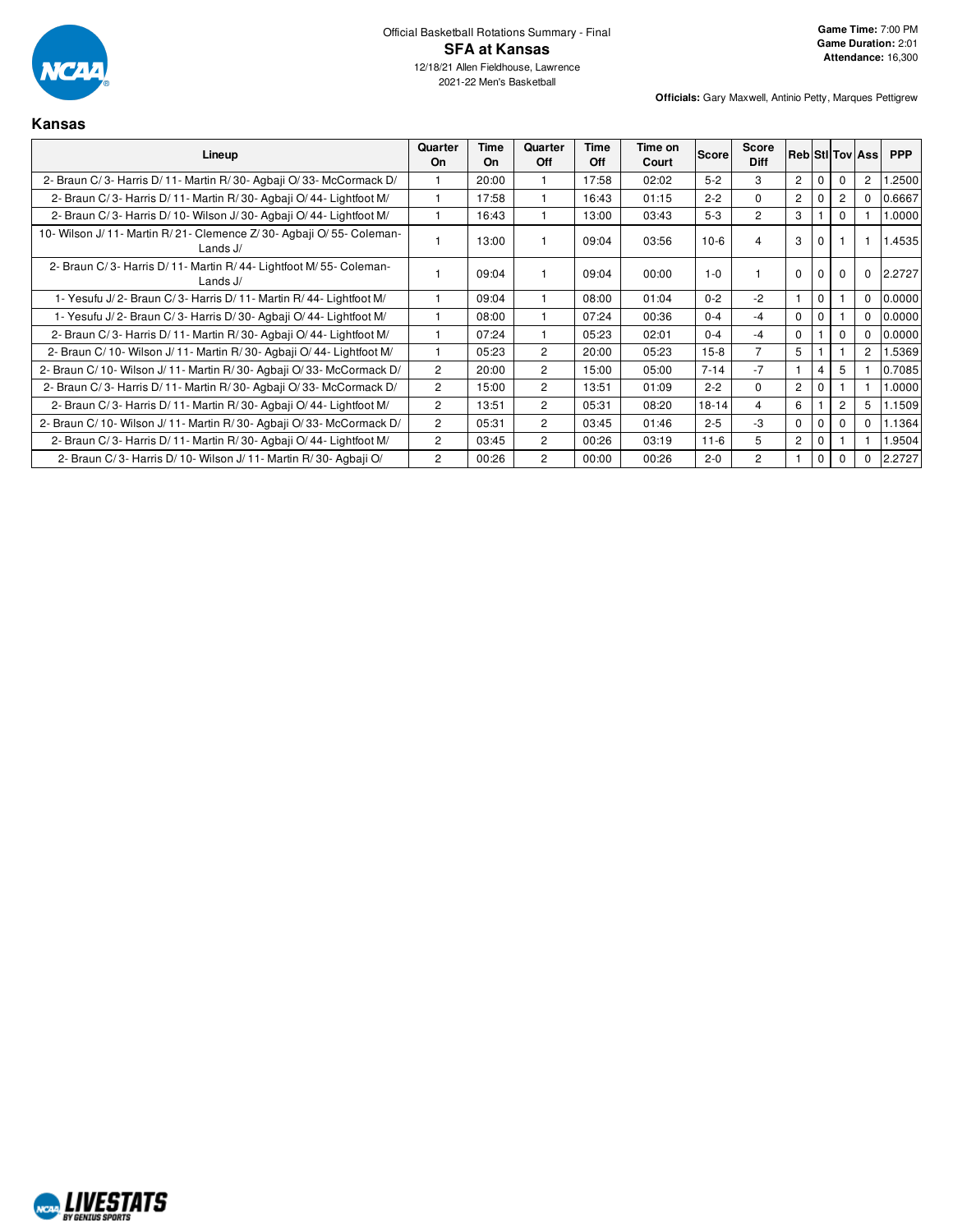

**SFA**

| Lineup                                                                        | Time  | <b>Score</b> | <b>Score Diff</b> | Pts/Min  | <b>Reb Still Toy   Ass</b> |                |                |   | <b>PPP</b> |
|-------------------------------------------------------------------------------|-------|--------------|-------------------|----------|----------------------------|----------------|----------------|---|------------|
| 0- Hawkins N/4- Kachelries D/10- Jossell L/13- Solomon C/14- Kensmil G/       | 08:11 | $18 - 14$    | 4                 | 2.1996   | 5                          | 3              |                | 3 | 1.1335     |
| 0- Hawkins N/3- Hall S/4- Kachelries D/10- Jossell L/14- Kensmil G/           | 07:31 | $10 - 14$    | -4                | 1.3304   | 6                          | $\overline{2}$ | $\overline{2}$ | 2 | 0.7692     |
| 3- Hall S/4- Kachelries D/5- Jackson-Posey J/10- Jossell L/14- Kensmil G/     | 05:22 | $12-6$       | 6                 | 2.2360   | 5                          | $\Omega$       | $\overline{2}$ | 4 | 1.3333     |
| 0- Hawkins N/3- Hall S/4- Kachelries D/13- Solomon C/14- Kensmil G/           | 03:06 | $6 - 12$     | $-6$              | 1.9355   |                            | $\Omega$       |                | 0 | 1.5000     |
| 3- Hall S/4- Kachelries D/10- Jossell L/13- Solomon C/14- Kensmil G/          | 02:55 | $4 - 9$      | -5                | 1.3714   |                            | $\mathbf 0$    | 3              |   | 0.5714     |
| 3- Hall S/4- Kachelries D/5- Jackson-Posey J/13- Solomon C/14- Kensmil G/     | 02:32 | $6-5$        |                   | 2.3684   | $\overline{2}$             |                | $\Omega$       |   | 1.5000     |
| 0- Hawkins N/3- Hall S/4- Kachelries D/13- Solomon C/22- Antwi-Boasiako N/    | 02:12 | $4 - 0$      | 4                 | 1.8182   | 6                          |                | $\overline{2}$ |   | 1.0000     |
| 0- Hawkins N/3- Hall S/4- Kachelries D/5- Jackson-Posey J/14- Kensmil G/      | 02:00 | $3-3$        | 0                 | .5000    | 3                          | $\Omega$       |                |   | 0.7500     |
| 0- Hawkins N/5- Jackson-Posey J/10- Jossell L/13- Solomon C/14- Kensmil G/    | 01:54 | $2 - 6$      | -4                | 1.0526   |                            | $\Omega$       | 3              |   | 0.5000     |
| 0- Hawkins N/3- Hall S/5- Jackson-Posey J/10- Jossell L/14- Kensmil G/        | 01:49 | $3-5$        | $-2$              | 1.6514   | $\Omega$                   |                |                |   | 1.5000     |
| 0- Hawkins N/2- Aku J/4- Kachelries D/5- Jackson-Posey J/13- Solomon C/       | 01:24 | $0 - 5$      | -5                | 0.0000   | $\Omega$                   | $\Omega$       | $\overline{c}$ | 0 | 0.0000     |
| 0- Hawkins N/3- Hall S/5- Jackson-Posey J/13- Solomon C/14- Kensmil G/        | 01:04 | $2 - 1$      |                   | 1.8750   |                            |                | $\Omega$       |   | 1.0000     |
| 0- Hawkins N/3- Hall S/5- Jackson-Posey J/13- Solomon C/22- Antwi-Boasiako N/ | 00:00 | $2 - 0$      | 2                 | $\infty$ | $\Omega$                   | $\Omega$       |                |   | 2.2727     |